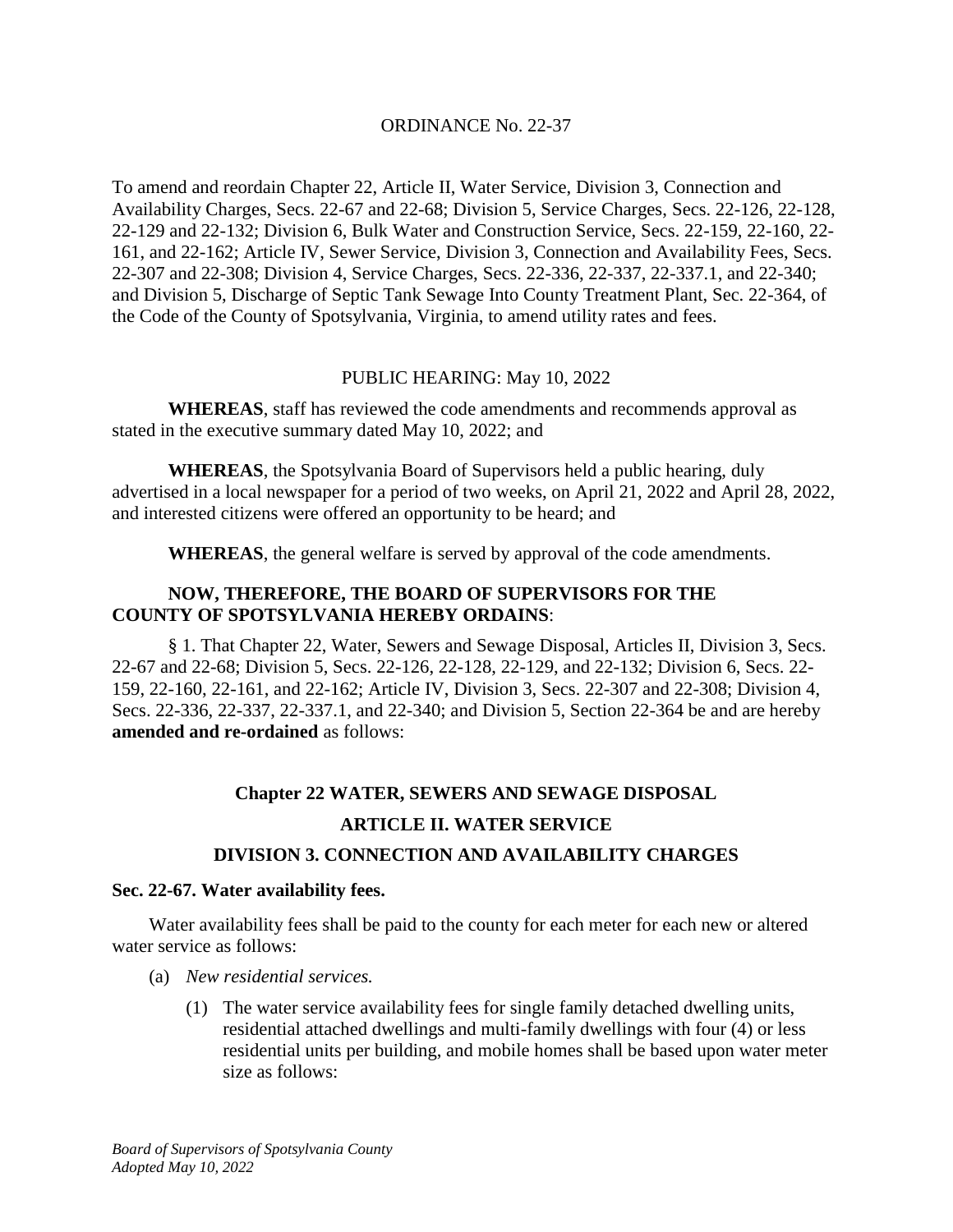| Nominal<br>Meter<br><b>Size</b><br>(inches)       | <b>CURRENT</b><br>until<br>June 30, 2022 | Effective July 1,<br>2022 | Effective July 1,<br>2023 | Effective July 1,<br>2024 |
|---------------------------------------------------|------------------------------------------|---------------------------|---------------------------|---------------------------|
|                                                   |                                          |                           |                           |                           |
| $\frac{5}{8}$ or $\frac{5}{8} \times \frac{3}{4}$ | \$4,920                                  | \$5,290                   | \$5,396                   | \$5,504                   |
| $\frac{3}{4}$                                     | 5,800                                    | 7,218                     | 7,362                     | 7,510                     |
|                                                   | 8,660                                    | 16,239                    | 16,564                    | 16,895                    |
| $1\frac{1}{2}$                                    | 14,370                                   | 32,337                    | 32,984                    | 33,643                    |
| 2                                                 | 18,410                                   | 49,552                    | 50,543                    | 51,554                    |

- (2) For each new residential multi-family dwelling containing five (5) or more residential units per building or for each new mixed use residential dwelling containing a combination of commercial and five (5) or more residential units which is not an institutional assisted living facility, the water service availability fee shall be based upon on the higher of (1) the meter size and the table given in subsection (b) below, or (2) the water service availability fee equal to fifty (50) percent of the water service availability fee charged for a  $\frac{5}{8} \times \frac{3}{4}$  meter paid for each individual residential unit and commercial unit.
- (3) For institutional assisted living facilities, the water service availability fee shall be as set forth in the following table:

| Current<br>until<br>June 30, 2022                                                                                                       | Effective July 1,<br>2022                                                                                                             | Effective July 1,<br>2023                                                                                                               | Effective July 1,<br>2024                                                                                                              |
|-----------------------------------------------------------------------------------------------------------------------------------------|---------------------------------------------------------------------------------------------------------------------------------------|-----------------------------------------------------------------------------------------------------------------------------------------|----------------------------------------------------------------------------------------------------------------------------------------|
|                                                                                                                                         |                                                                                                                                       |                                                                                                                                         |                                                                                                                                        |
| The greater of $$1,220$<br>per bedroom or the<br>amount based on the<br>water meter size as<br>given in the table<br>with $\S$ 22-67(b) | The greater of \$1,325<br>per bedroom or the<br>amount based on the<br>water meter size as<br>given in the table<br>with $§ 22-67(b)$ | The greater of $$1,350$<br>per bedroom or the<br>amount based on the<br>water meter size as<br>given in the table<br>with $\S$ 22-67(b) | The greater of \$1,375<br>per bedroom or the<br>amount based on the<br>water meter size as<br>given in the table<br>with $\S$ 22-67(b) |

(b) *Nonresidential domestic and process water service.* For nonresidential domestic and process water use a water service availability fee shall be charged for each water meter for new nonresidential users based upon nominal water meter size on each service line which provides the service as follows: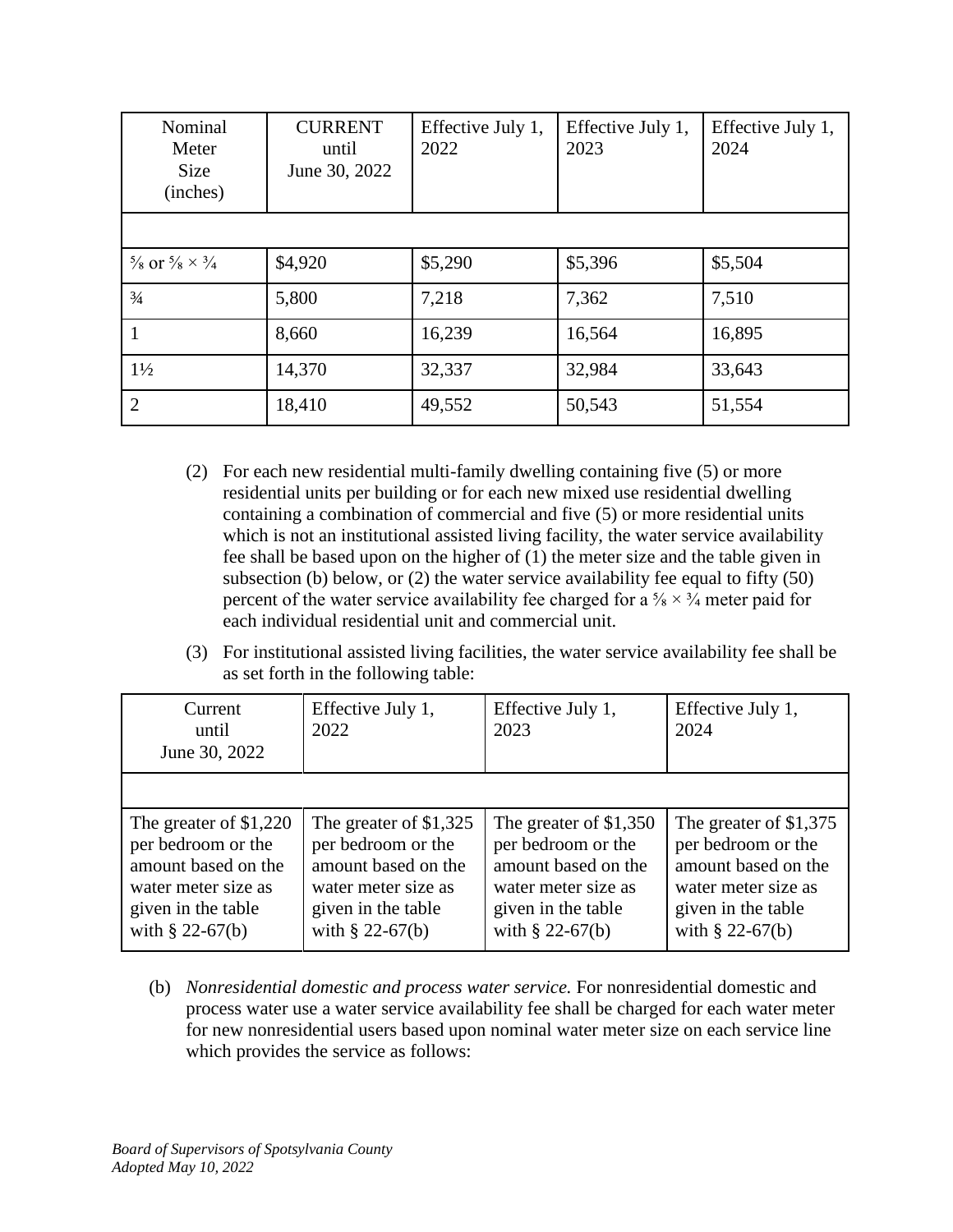| Nominal<br>Meter<br><b>Size</b><br>(inches)       | <b>CURRENT</b><br>until<br>June 30, 2022 | Effective July 1,<br>2022 | Effective July 1,<br>2023 | Effective July 1,<br>2024 |
|---------------------------------------------------|------------------------------------------|---------------------------|---------------------------|---------------------------|
| $\frac{5}{8}$ or $\frac{5}{8} \times \frac{3}{4}$ | \$4,920                                  | \$5,290                   | \$5,396                   | \$5,504                   |
| $\frac{3}{4}$                                     | 5,800                                    | 7,218                     | 7,362                     | 7,510                     |
| 1                                                 | 8,660                                    | 16,239                    | 16,564                    | 16,895                    |
| $1\frac{1}{2}$                                    | 14,370                                   | 32,337                    | 32,984                    | 33,643                    |
| $\overline{2}$                                    | 18,410                                   | 49,552                    | 50,543                    | 51,554                    |
| 3                                                 | 29,540                                   | 98,106                    | 100,068                   | 102,069                   |
| $\overline{4}$                                    | 39,400                                   | 157,436                   | 160,585                   | 163,796                   |
| 6                                                 | 70,050                                   | 314,872                   | 321,169                   | 327,593                   |
| Greater than 6<br>inches                          | Determined by county administrator       |                           |                           |                           |

(c) *Irrigation service.* For new irrigation services, availability shall be charged based upon nominal meter size on each service line which provides the service as follows:

| Nominal<br>Meter<br>Size<br>(inches)              | <b>CURRENT</b><br>until<br>June 30, 2022 | Effective July 1,<br>2022 | Effective July 1,<br>2023 | Effective July 1,<br>2024 |
|---------------------------------------------------|------------------------------------------|---------------------------|---------------------------|---------------------------|
| $\frac{5}{8}$ or $\frac{5}{8} \times \frac{3}{4}$ | \$4,920                                  | \$5,290                   | \$5,396                   | \$5,504                   |
| $\frac{3}{4}$                                     | 9,840                                    | 12,250                    | 12,495                    | 12,745                    |
|                                                   | 19,700                                   | 36,950                    | 37,689                    | 38,443                    |
| $1\frac{1}{2}$                                    | 49,230                                   | 110,790                   | 113,006                   | 115,266                   |
| $\overline{2}$                                    | 73,860                                   | 198,810                   | 202,786                   | 206,842                   |
| Greater than 2<br>inches                          | Not available                            |                           |                           |                           |

- (d) *Altered water service.* For altered water service an availability fees shall be charged as follows:
	- (1) For altered service requiring an increase in either the number of water meters or the size of water meters, an availability fee equal to the difference in cost between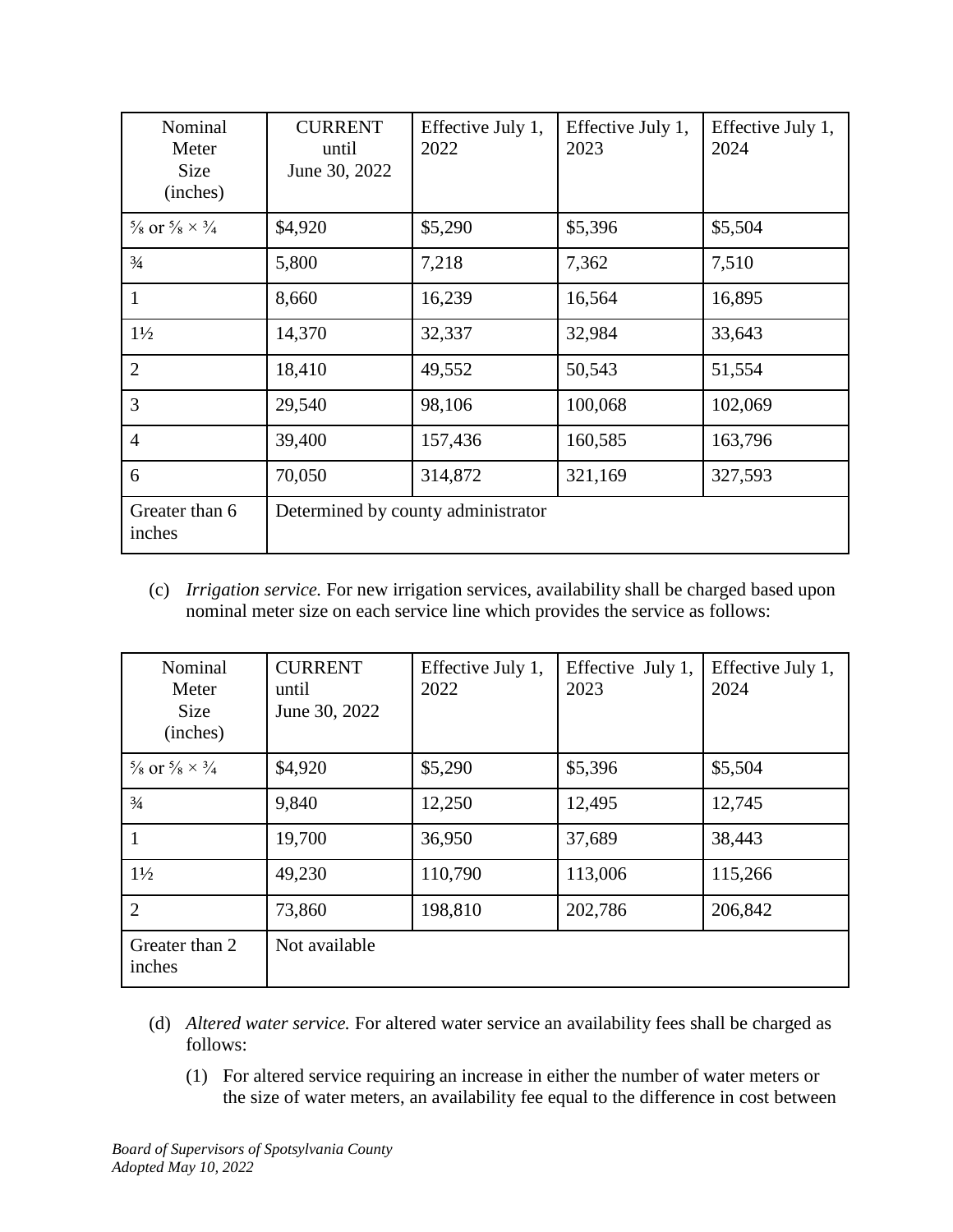the availability fee based upon the meter(s) required for the altered use and the availability fee that would be charged for the greater of existing water meter(s) or the water meter or meters that have previously existed.

- (2) For altered services requiring a decrease in the either the number or size of water meter(s), there shall be no additional availability fee charged nor shall there be any refund or payment from the county to the user.
- (e) *Fire protection.* For water service to be used exclusively for fire protection or fire suppression, no water service availability fee shall be charged.

(Ord. No. 22-5, 2-8-94; Ord. No. 22-8, 6-13-95; Ord. No. 22-9, 6-25-96; Ord. No. 22-13, 10-13- 98; Ord. No. 22-14, 12-8-98; Ord. No. 22-20, 8-10-04; Ord. No. 22-23, 12-13-05; Ord. No. 22- 29, 1-26-10; Ord. No. 22-37, 5-10-22)

## **Sec. 22-68. Water connection fees.**

For new, altered, or irrigation services requiring the installation of a new water service, a water connection fee to recover the costs of making the connection to an existing water main, extending a water service line to the water meter setting, and installing the water meter setting less the water meter shall be paid to the county as follows:

(a) For water services no deeper than ten (10) feet at any point along their length, not requiring road crossings, directional drilling and having service lines less than fortyfive (45) feet in length between the main and the meter setting water, service connection fees shall be based upon meter size

| Nominal<br>Meter<br><b>Size</b><br>(inches)        | <b>CURRENT</b><br>until<br>June 30, 2022 | Effective July 1,<br>2022 | Effective July 1,<br>2023 | Effective July 1,<br>2024 |
|----------------------------------------------------|------------------------------------------|---------------------------|---------------------------|---------------------------|
| $\frac{5}{8}$ or $\frac{5}{8} \times \frac{3}{4}$  | \$1,290                                  | 1,790                     | \$2,290                   | \$2,790                   |
| $\frac{3}{4}$                                      | 1,540                                    | 2,040                     | 2,540                     | 3,040                     |
| 1                                                  | 1,900                                    | 2,400                     | 2,900                     | 3,400                     |
| $1\frac{1}{2}$                                     | 2,610                                    | 3,110                     | 3,610                     | 4,110                     |
| $\overline{2}$                                     | 2,970                                    | 3,470                     | 3,970                     | 4,470                     |
| Greater than 2<br>inches and<br>compound<br>meters | 125 percent of actual costs              |                           |                           |                           |

(b) For new, altered or irrigation water services deeper than ten (10) feet, requiring road crossings, directional drilling or with service lines greater than forty-five (45) feet in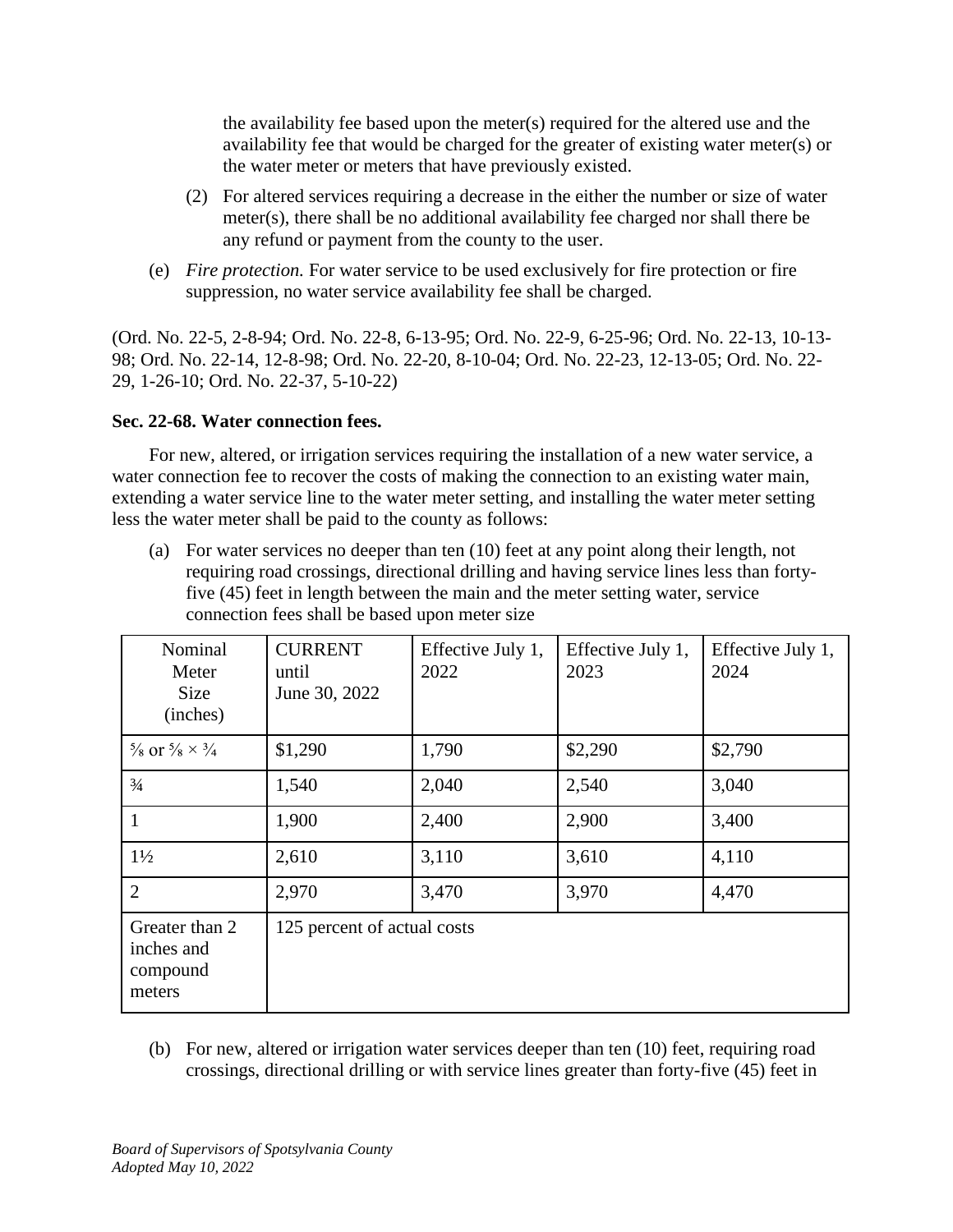length between the main and the meter setting, water service connection fees shall be one hundred twenty-five (125) percent of the actual costs of the installation.

- (c) For those new, altered, or irrigation services where the water service is installed completely by the user, the developer, or other person, and not by the county, and the installation is approved by the county, there shall be no water connection fee charged.
- (d) For new water services, discounted connection fees shall be available for eligible residential dwellings that existed or have received a certificate of occupancy on or before July 1, 2004, as set forth below:
	- (1) To be eligible for this discount both of the following two (2) conditions must be met:
	- i. The residential dwelling is not located within any subdivision in which water facilities for that subdivision were initially installed by the developer of that subdivision.
	- ii. The residential dwelling is situated on property that abuts or that has a water service easement access to any public water line owned by Spotsylvania County.
	- (2) The customer securing a new water connection for an eligible residential dwelling may choose from among the following available discounts:
	- i. Twenty (20) percent discount on the connection fee, where payment is made in installments over a period not to exceed forty-eight (48) months, or
	- ii. Thirty (30) percent discount on the connection fee paid in a lump sum payment at the time of application.
	- (3) The discount shall not exceed an amount equal to the applicable percentages given in subsection 22-68(d)(2) applied to the connection fees for the appropriate meter size given in the table under subsection 22-68(a).
	- (4) No discount shall be offered for irrigation services.

(Ord. No. 22-5, 2-8-94; Ord. No. 22-13, 10-13-98; Ord. No. 22-20, 8-10-04; Ord. No. 22-21, 11- 9-04; Ord. No. 22-23, 12-13-05; Ord. No. 22-37, 5-10-22)

Editor's note(s)—Ord. No. 22-20 provided for an effective date of Sept. 1, 2004.

## **DIVISION 5. SERVICE CHARGES**

#### **Sec. 22-126. Account transaction fee for establishing and re-establishing water service.**

Consumers shall pay a non-refundable account transaction fee when establishing or reestablishing a water, irrigation or water and sewer account as set forth in the following table. This fee shall be charged on the first utility bill after service is initiated or re-established. Water service shall not commence unless all outstanding water and sewer bills pertaining to that customer have been paid in full. There shall be no charge for reinstating service where service was discontinued because of normal service operations for repairs or alterations to plumbing systems on private property.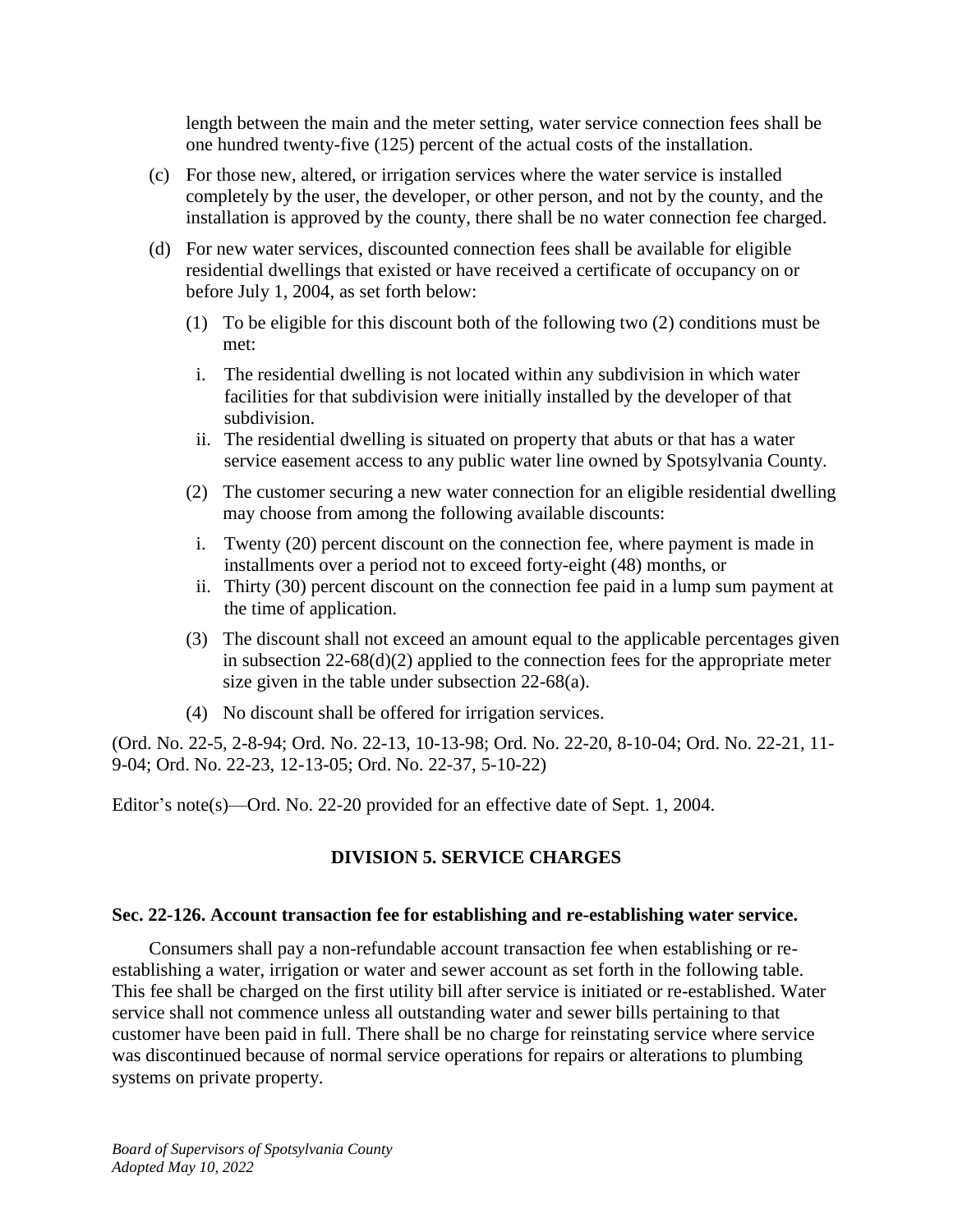| Current<br>until<br>June 30, 2022 | Effective July 1,<br>2022 | Effective July 1,<br>2023 | Effective July 1,<br>2024 |
|-----------------------------------|---------------------------|---------------------------|---------------------------|
|                                   |                           |                           |                           |
| \$16.90                           | \$24.55                   | \$25.53                   | \$26.55                   |

(Code 1980, § 17-22; Ords. of 6-14-83(2); 5-8-84(1); Ord. No. 22-5, 2-8-94; Ord. No. 22-9, 6- 25-96; Ord. No. 22-13, 10-13-98; Ord. No. 22-20, 8-10-04; Ord. No. 22-23, 12-13-05; Ord. No. 22-29, 1-26-10; Ord. No. 22-37, 5-10-22)

Editor's note(s)—Ord. No. 22-29, adopted January 26, 2010, changed the title of section 22-126 from "Account transaction fee" to "Account transaction fee for establishing and re-establishing water service." The historical notation has been preserved for reference purposes.

## **Sec. 22-128. Water rates.**

The water service charges shall be as set forth in chart 22-128, below:

# **Chart 22-128**

The following rates per one thousand (1,000) gallons shall be based on monthly consumption even if billing periods are quarterly or bimonthly:

| Tier           | Use in gallons                                                         | Current until<br>first bill after<br>June 30, 2022 | <b>Monthly Rates</b><br>per 1000<br>gallons<br>effective with<br>the first bill<br>after June 30,<br>2022 | <b>Monthly Rates</b><br>per 1000<br>gallons<br>effective with<br>the first bill<br>after June 30,<br>2023 | <b>Monthly Rates</b><br>per 1000<br>gallons<br>effective with<br>the first bill<br>after June 30,<br>2024 |
|----------------|------------------------------------------------------------------------|----------------------------------------------------|-----------------------------------------------------------------------------------------------------------|-----------------------------------------------------------------------------------------------------------|-----------------------------------------------------------------------------------------------------------|
|                | All Residential $\frac{5}{8}$ meter = 1 residential meter equivalent   |                                                    |                                                                                                           |                                                                                                           |                                                                                                           |
| $\mathbf{1}$   | $1 - 2,000$                                                            | \$1.23                                             | \$1.23                                                                                                    | \$1.24                                                                                                    | \$1.25                                                                                                    |
| $\overline{2}$ | $2,001 - 7,500$                                                        | 6.71                                               | 6.98                                                                                                      | 7.27                                                                                                      | 7.56                                                                                                      |
| 3              | $7,501 - 12,000$                                                       | 8.83                                               | 9.18                                                                                                      | 9.55                                                                                                      | 9.93                                                                                                      |
| $\overline{4}$ | $12,001-$                                                              | 10.94                                              | 11.38                                                                                                     | 11.83                                                                                                     | 12.31                                                                                                     |
|                | Commercial— $\frac{5}{8}$ -inch meter = 1 residential meter equivalent |                                                    |                                                                                                           |                                                                                                           |                                                                                                           |
| $\mathbf{1}$   | $1 - 2,000$                                                            | \$1.23                                             | \$1.23                                                                                                    | \$1.24                                                                                                    | \$1.25                                                                                                    |
| 2              | $2,001 - 7,500$                                                        | 6.71                                               | 6.98                                                                                                      | 7.27                                                                                                      | 7.56                                                                                                      |
| 3              | $7,501 - 10,000$                                                       | 8.83                                               | 9.18                                                                                                      | 9.55                                                                                                      | 9.93                                                                                                      |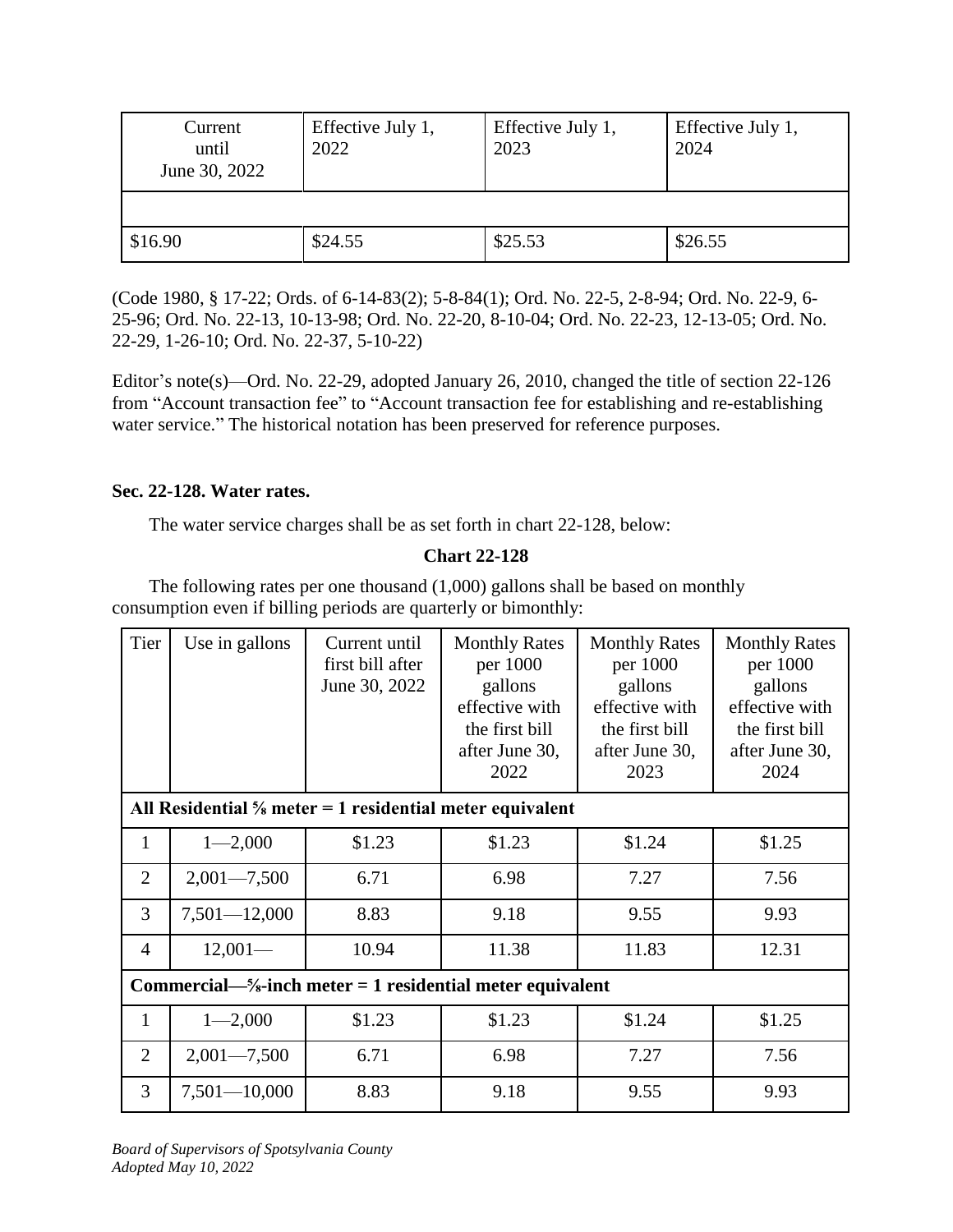| $\overline{4}$ | $10,001-$                                                                 | 10.94  | 11.38  | 11.83  | 12.31  |  |
|----------------|---------------------------------------------------------------------------|--------|--------|--------|--------|--|
|                | Commercial— $\frac{3}{4}$ -inch meter = 1.5 residential meter equivalent  |        |        |        |        |  |
| $\mathbf{1}$   | $1 - 2,000$                                                               | \$1.23 | \$1.23 | \$1.24 | \$1.25 |  |
| $\overline{2}$ | $2,001 - 8,500$                                                           | 6.71   | 6.98   | 7.27   | 7.56   |  |
| 3              | $8,501 - 12,000$                                                          | 8.83   | 9.18   | 9.55   | 9.93   |  |
| $\overline{4}$ | $12,001-$                                                                 | 10.94  | 11.38  | 11.83  | 12.31  |  |
|                | Commercial—1-inch meter $= 2.5$ residential meter equivalent              |        |        |        |        |  |
| $\mathbf{1}$   | $1 - 2,000$                                                               | \$1.23 | \$1.23 | \$1.24 | \$1.25 |  |
| $\overline{2}$ | $2,001 - 13,000$                                                          | 6.71   | 6.98   | 7.27   | 7.56   |  |
| 3              | $13,001-$<br>17,000                                                       | 8.83   | 9.18   | 9.55   | 9.93   |  |
| 4              | $17,001-$                                                                 | 10.94  | 11.38  | 11.83  | 12.31  |  |
|                | Commercial— $1\frac{1}{2}$ -inch meter = 5.0 residential meter equivalent |        |        |        |        |  |
| $\mathbf{1}$   | $1 - 2,000$                                                               | \$1.23 | \$1.23 | \$1.24 | \$1.25 |  |
| $\overline{2}$ | $2,001 - 15,000$                                                          | 6.71   | 6.98   | 7.27   | 7.56   |  |
| 3              | $15,001-$<br>18,500                                                       | 8.83   | 9.18   | 9.55   | 9.93   |  |
| $\overline{4}$ | $18,501-$                                                                 | 10.94  | 11.38  | 11.83  | 12.31  |  |
|                | Commercial—2-inch meter $= 8.1$ residential meter equivalent              |        |        |        |        |  |
| 1              | $1 - 2,000$                                                               | \$1.23 | \$1.23 | \$1.24 | \$1.25 |  |
| $\mathbf{2}$   | $2,001 - 20,000$                                                          | 6.71   | 6.98   | 7.27   | 7.56   |  |
| 3              | $20,001-$<br>23,500                                                       | 8.83   | 9.18   | 9.55   | 9.93   |  |
| $\overline{4}$ | $23,501-$                                                                 | 10.94  | 11.38  | 11.83  | 12.31  |  |
|                | Commercial—3-inch meter $= 15.9$ residential meter equivalent             |        |        |        |        |  |
| $\mathbf{1}$   | $1 - 2,000$                                                               | \$1.23 | \$1.23 | \$1.24 | \$1.25 |  |
| $\overline{2}$ | $2,001 - 27,000$                                                          | 6.71   | 6.98   | 7.27   | 7.56   |  |
| 3              | $27,001-$<br>50,000                                                       | 8.83   | 9.18   | 9.55   | 9.93   |  |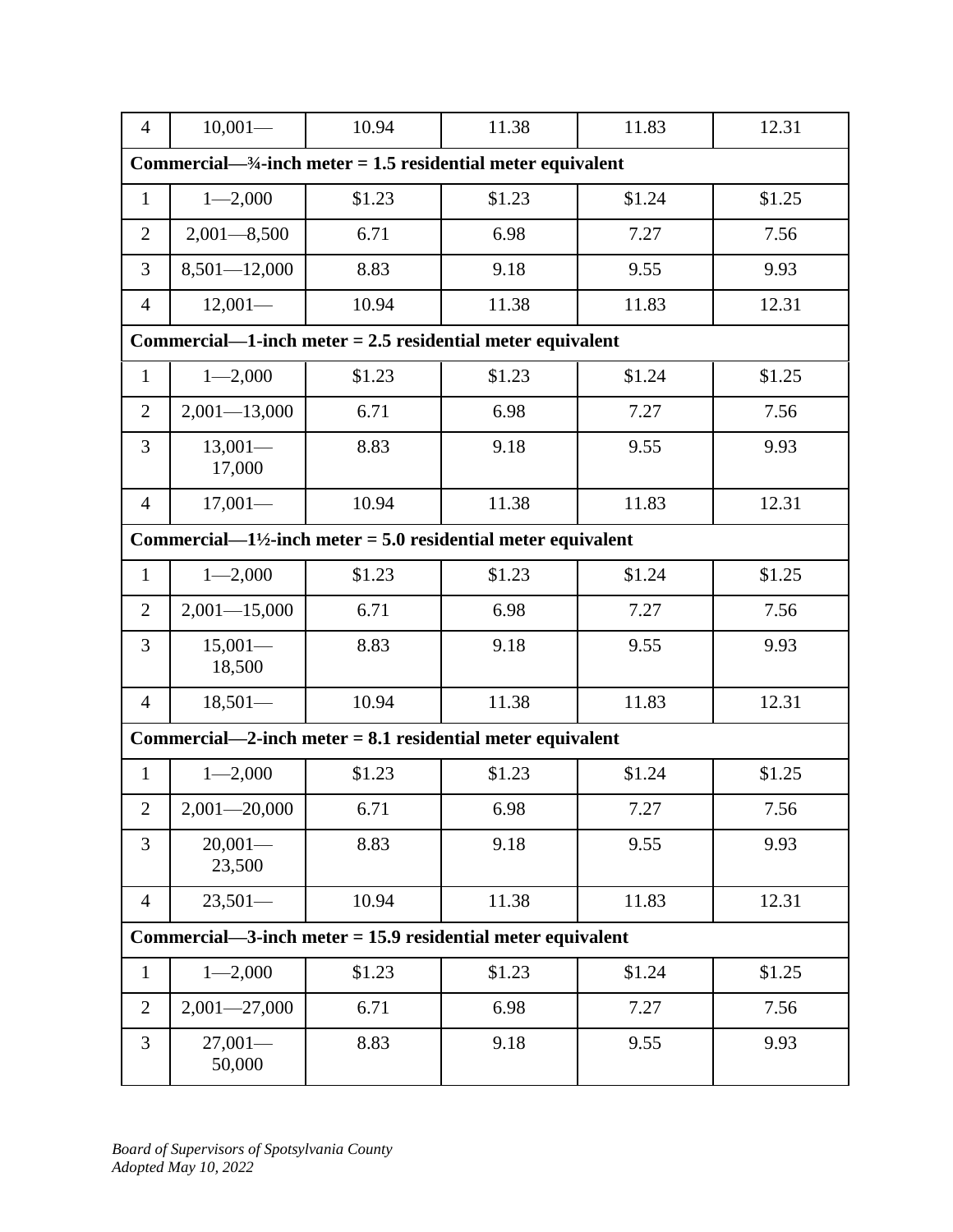| $\overline{4}$                                                | $50,001-$                                                                                                                            | 10.94  | 11.38   | 11.83   | 12.31   |  |  |
|---------------------------------------------------------------|--------------------------------------------------------------------------------------------------------------------------------------|--------|---------|---------|---------|--|--|
| Commercial—4-inch meter $= 25.0$ residential meter equivalent |                                                                                                                                      |        |         |         |         |  |  |
| $\mathbf{1}$                                                  | $1 - 2,000$                                                                                                                          | \$1.23 | \$1.23  | \$1.24  | \$1.25  |  |  |
| $\overline{2}$                                                | $2,001 - 33,500$                                                                                                                     | 6.71   | 6.98    | 7.27    | 7.56    |  |  |
| $\overline{3}$                                                | $33,501-$<br>75,000                                                                                                                  | 8.83   | 9.18    | 9.55    | 9.93    |  |  |
| 4                                                             | $75,001-$                                                                                                                            | 10.94  | 11.38   | 11.83   | 12.31   |  |  |
|                                                               | Commercial-6- and 8-inch meters                                                                                                      |        |         |         |         |  |  |
|                                                               | 6-inch meter $= 50$ residential meter equivalent                                                                                     |        |         |         |         |  |  |
|                                                               | $8$ -inch meter = $80$ residential meter equivalent                                                                                  |        |         |         |         |  |  |
| $\mathbf{1}$                                                  |                                                                                                                                      |        |         |         | \$1.25  |  |  |
|                                                               | $1 - 2,000$                                                                                                                          | \$1.23 | \$1.23  | \$1.24  |         |  |  |
| $\overline{2}$                                                | $2,001 - 57,000$                                                                                                                     | 6.71   | 6.98    | 7.27    | 7.56    |  |  |
| 3                                                             | $57,001-$<br>150,000                                                                                                                 | 8.83   | 9.18    | 9.55    | 9.93    |  |  |
| $\overline{4}$                                                | $150,001-$                                                                                                                           | 10.94  | 11.38   | 11.83   | 12.31   |  |  |
|                                                               | Residential Irrigation Service—%-meter = 1 residential meter equivalent                                                              |        |         |         |         |  |  |
| $\mathbf{1}$                                                  | $1 - 2,000$                                                                                                                          | \$4.13 | \$4.13  | \$4.17  | 4.21    |  |  |
| $\overline{2}$                                                | $2,001 - 7,500$                                                                                                                      | 21.73  | 22.60   | 23.49   | 24.43   |  |  |
| 3                                                             | $7,501 - 8,500$                                                                                                                      | 28.06  | 29.18   | 30.35   | 31.56   |  |  |
| $\overline{4}$                                                | $8,501-$                                                                                                                             | 34.83  | 36.22   | 37.66   | 39.17   |  |  |
|                                                               | Nonresidential Irrigation Service— $\frac{5}{8}$ or $\frac{5}{8} \times \frac{3}{4}$ -inch meter = 1 residential meter<br>equivalent |        |         |         |         |  |  |
|                                                               |                                                                                                                                      |        |         |         |         |  |  |
| $\mathbf{1}$                                                  | $1 - 2,000$                                                                                                                          | \$2.25 | \$2.25  | \$2.27  | \$2.30  |  |  |
| $\overline{2}$                                                | $2,001 - 7,500$                                                                                                                      | 9.75   | 10.14   | 10.55   | 10.97   |  |  |
| 3                                                             | $7,501 - 8,500$                                                                                                                      | 11.12  | 11.56   | 12.02   | 12.50   |  |  |
| $\overline{4}$                                                | $8,501-$                                                                                                                             | 13.63  | 14.17   | 14.73   | 15.32   |  |  |
|                                                               | Nonresidential Irrigation Service— $\frac{3}{4}$ -inch meter = 1.5 residential meter equivalent                                      |        |         |         |         |  |  |
| $\mathbf{1}$                                                  | $1 - 8,500$                                                                                                                          | \$9.75 | \$10.14 | \$10.55 | \$10.97 |  |  |
| $\overline{2}$                                                | $8,501 - 12,000$                                                                                                                     | 11.12  | 11.56   | 12.02   | 12.50   |  |  |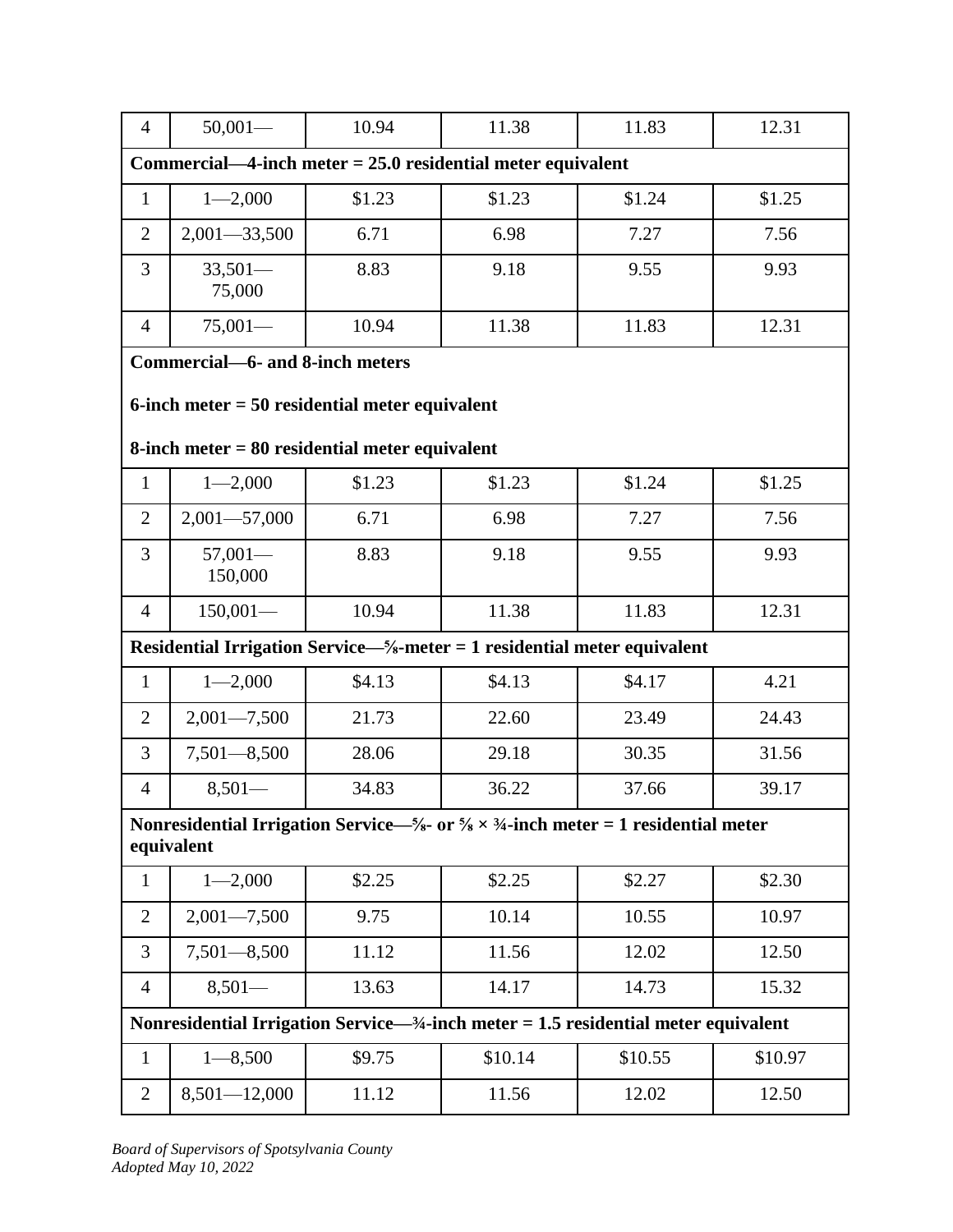| 3                                                                                   | $12,001-$           | 13.63  | 14.17                                                                                            | 14.73   | 15.32   |  |
|-------------------------------------------------------------------------------------|---------------------|--------|--------------------------------------------------------------------------------------------------|---------|---------|--|
| Nonresidential Irrigation Service—1-inch meter $= 2.5$ residential meter equivalent |                     |        |                                                                                                  |         |         |  |
| 1                                                                                   | $1 - 13,500$        | \$9.75 | \$10.14                                                                                          | \$10.55 | \$10.97 |  |
| $\overline{2}$                                                                      | $13,501-$<br>17,000 | 11.12  | 11.56                                                                                            | 12.02   | 12.50   |  |
| 3                                                                                   | $17,001-$           | 13.63  | 14.17                                                                                            | 14.73   | 15.32   |  |
|                                                                                     |                     |        | Nonresidential Irrigation Service— $1\frac{1}{2}$ -inch meter = 5.0 residential meter equivalent |         |         |  |
| $\mathbf{1}$                                                                        | $1 - 15,000$        | \$9.75 | \$10.14                                                                                          | \$10.55 | \$10.97 |  |
| $\overline{2}$                                                                      | $15,001-$<br>18,500 | 11.12  | 11.56                                                                                            | 12.02   | 12.50   |  |
| 3                                                                                   | $18,501-$           | 13.63  | 14.17                                                                                            | 14.73   | 15.32   |  |
| Nonresidential Irrigation Service—2-inch meter $= 8.1$ residential meter equivalent |                     |        |                                                                                                  |         |         |  |
| 1                                                                                   | $1 - 20,000$        | \$9.75 | \$10.15                                                                                          | \$10.55 | \$10.97 |  |
| $\overline{2}$                                                                      | $20,001-$<br>23,500 | 11.12  | 11.56                                                                                            | 12.02   | 12.50   |  |
| 3                                                                                   | $23,501-$           | 13.63  | 14.17                                                                                            | 14.73   | 15.32   |  |

For any water service with a compound meter, the rates given herein shall be applied to each register on the meter.

(Code 1980, § 17-31; Ords. of 6-23-81; 6-24-86(4); Ord. No. 22-2, 10-9-90; Ord. No. 22-5, 2-8- 94; Ord. No. 22-6, 1-10-95; Ord. No. 22-9, 6-25-96; Ord. No. 22-10, 6-10-97; Ord. No. 22-13, 10-13-98; Ord. No. 22-15, 8-14-01; Ord. No. 22-20, 8-10-04; Ord. No. 22-23, 12-13-05; Ord. No. 22-29, 1-26-10; Ord. No. 22-33, 2-12-13; Ord. No. 22-36, § 1, 2-14-17; Ord. No. 22-37, 5- 10-22)

State law reference(s)—Va. Code, §§ 15.2-2119, 15.2-2121 and 15.2-2122.

# **Sec. 22-129. Debt service charge.**

Each water service user shall be assessed a debt service charge per month per residential equivalent unit based on the meter size as indicated in the table in section 22-128. The fee per residential meter equivalent unit is set forth in the following table. This charge shall be shown on the water service bill.

| Current until first bill | Monthly fees per  | Monthly fees per  | Monthly fees       |
|--------------------------|-------------------|-------------------|--------------------|
| after June 30, 2022      | residential meter | residential meter | effective with the |
|                          | equivalent unit   | equivalent unit   |                    |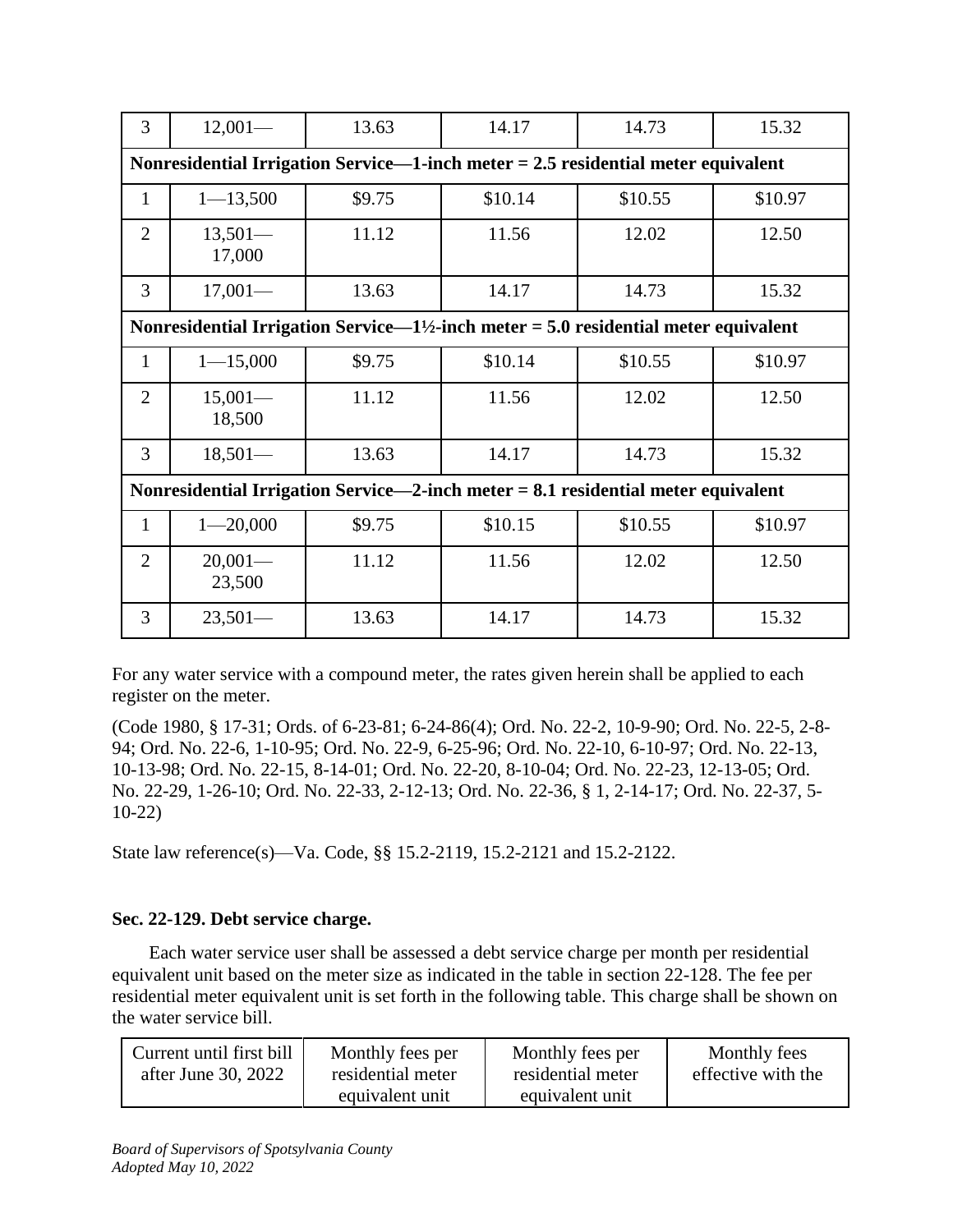|        | effective with the<br>first bill after June<br>30, 2022 | effective with the<br>first bill after June<br>30, 2023 | first bill after June<br>30, 2024 |
|--------|---------------------------------------------------------|---------------------------------------------------------|-----------------------------------|
| \$6.59 | \$8.26                                                  | \$10.18                                                 | \$13.50                           |

(Ord. No. 22-2, 10-9-90; Ord. No. 22-5, 2-8-94; Ord. No. 22-6, 1-10-95; Ord. No. 22-9, 6-25-96; Ord. No. 22-10, 6-10-97; Ord. No. 22-13, 10-13-98; Ord. No. 22-20, 8-10-04; Ord. No. 22-23, 12-13-05; Ord. No. 22-29, 1-26-10; Ord. No. 22-33, 2-12-13; Ord. No. 22-36, § 1, 2-14-17, ; Ord. No. 22-37, 5-10-22)

## **Sec. 22-132. Billing.**

Water bills shall be rendered monthly. Each bill for water only, sewer only, irrigation, or water and sewer service will include an) administrative fee as set forth in the following table.

| Current until first bill<br>after June 30, 2022 | Monthly fees per<br>residential meter<br>equivalent unit<br>effective with the<br>first bill after June<br>30, 2022 | Monthly fees per<br>residential meter<br>equivalent unit<br>effective with the<br>first bill after June<br>30, 2023 | Monthly fees<br>effective with the<br>first bill after June<br>30, 2024 |
|-------------------------------------------------|---------------------------------------------------------------------------------------------------------------------|---------------------------------------------------------------------------------------------------------------------|-------------------------------------------------------------------------|
| \$6.53                                          | \$6.53                                                                                                              | \$6.53                                                                                                              | \$6.53                                                                  |

Bills for multiple connections shall include the administrative fee for each connection as set forth in the above table.

(Ord. No. 22-5, 2-8-94; Ord. No. 22-20, 8-10-04; Ord. No. 22-23, 12-13-05; Ord. No. 22-29, 1- 26-10; Ord. No. 22-33, 2-12-13; Ord. No. 22-36, § 1, 2-14-17; Ord. No. 22-37, 5-10-22)

# **DIVISION 6. BULK WATER AND CONSTRUCTION SERVICE<sup>1</sup>**

## **Sec. 22-159. Fees and charges for bulk sales.**

- (a) For metered purchase the fees and charges shall be as follows:
	- (1) An administrative fee of payable upon service initiation, shall be charged for each county-owned meter used by the metered purchase bulk water user as set forth in the following table:

 $\overline{a}$ 

<sup>&</sup>lt;sup>1</sup>Editor's note(s)—Ord. No. 22-13, adopted Oct. 13, 1998, repealed the former Div. 6, §§ 22-156—22-162, and enacted a new Div. 6 as set out herein. The former Div. 6 pertained to bulk water sales and derived from Code 1980, §§ 17-35, 17-35.1—17-35.5; an ordinance adopted June 2, 1981; Ord. No. 22-2, adopted Oct. 9, 1990; Ord. No. 22-5, adopted Feb. 8, 1994; Ord. No. 22-6, adopted Jan. 10, 1995; Ord. No 22-9, adopted June 25, 1996; and Ord. No. 22-10, adopted June 10, 1997.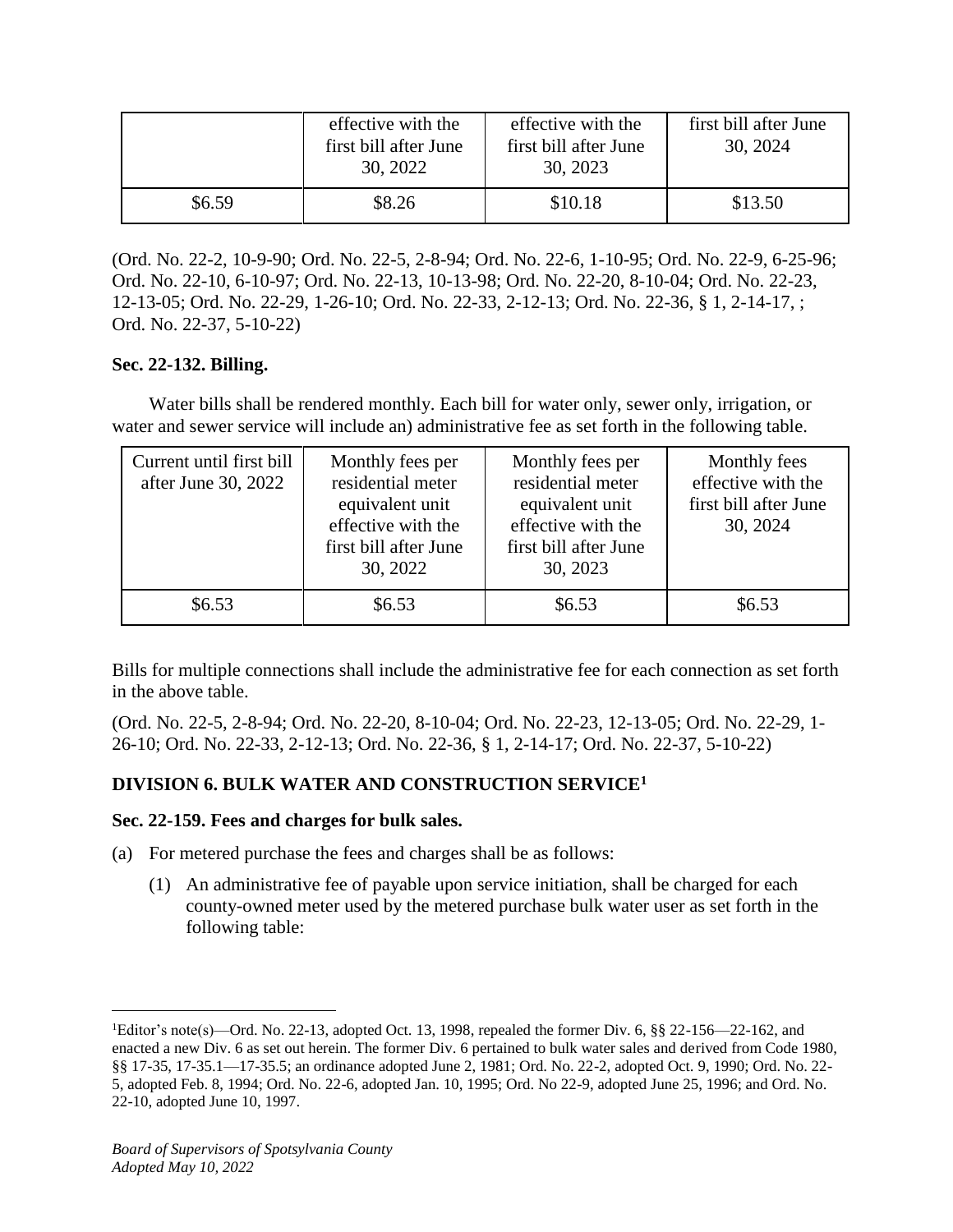| Current<br>until<br>June 30, 2022 | Monthly fees<br>effective with the<br>first bill after June<br>30, 2022;<br>All others<br>Effective July 1,<br>2022 | Monthly fees<br>effective with the<br>first bill after June<br>30, 2023;<br>All others<br>Effective July 1,<br>2023 | Monthly fees<br>effective with the<br>first bill after June<br>30, 2024;<br>All others<br>Effective July 1,<br>2024 |
|-----------------------------------|---------------------------------------------------------------------------------------------------------------------|---------------------------------------------------------------------------------------------------------------------|---------------------------------------------------------------------------------------------------------------------|
|                                   |                                                                                                                     |                                                                                                                     |                                                                                                                     |
| \$56.25                           | \$58.50                                                                                                             | \$60.84                                                                                                             | \$63.27                                                                                                             |

(2) Unless waived by the county administrator, a deposit shall be charged for each water meter issued to metered purchase bulk water users. The deposit shall be returned to the metered purchase bulk water user upon return of an undamaged water meter upon termination of the service. The deposits shall be as follows:

| Nominal Meter Size (inches) | Deposit |
|-----------------------------|---------|
| $5/8\times3/4$              | \$600   |
| $\frac{3}{4}$               | 660     |
|                             | 760     |
| $1\frac{1}{2}$              | 1,200   |
| $\overline{2}$              | 1,540   |
| 3                           | 1,700   |

(3) Each metered purchase bulk water user shall be billed monthly administrative fee plus a fee per one thousand (1,000) gallons purchased as set forth in the following table:

| Current<br>until<br>June 30, 2022                                                            | Monthly fees<br>effective with the<br>first bill after June<br>30, 2022;<br>All others<br>Effective July 1,<br>2022 | Monthly fees<br>effective with the<br>first bill after June<br>30, 2023;<br>All others<br>Effective July 1,<br>2023 | Monthly fees<br>effective with the<br>first bill after June<br>30, 2024;<br>All others<br>Effective July 1,<br>2024 |
|----------------------------------------------------------------------------------------------|---------------------------------------------------------------------------------------------------------------------|---------------------------------------------------------------------------------------------------------------------|---------------------------------------------------------------------------------------------------------------------|
| Monthly<br><b>Administrative Fee</b><br>\$13.00<br>Monthly charge per<br>1,000 gals. \$13.00 | \$18.00<br>18.00                                                                                                    | \$18.72<br>18.72                                                                                                    | \$19.46<br>19.46                                                                                                    |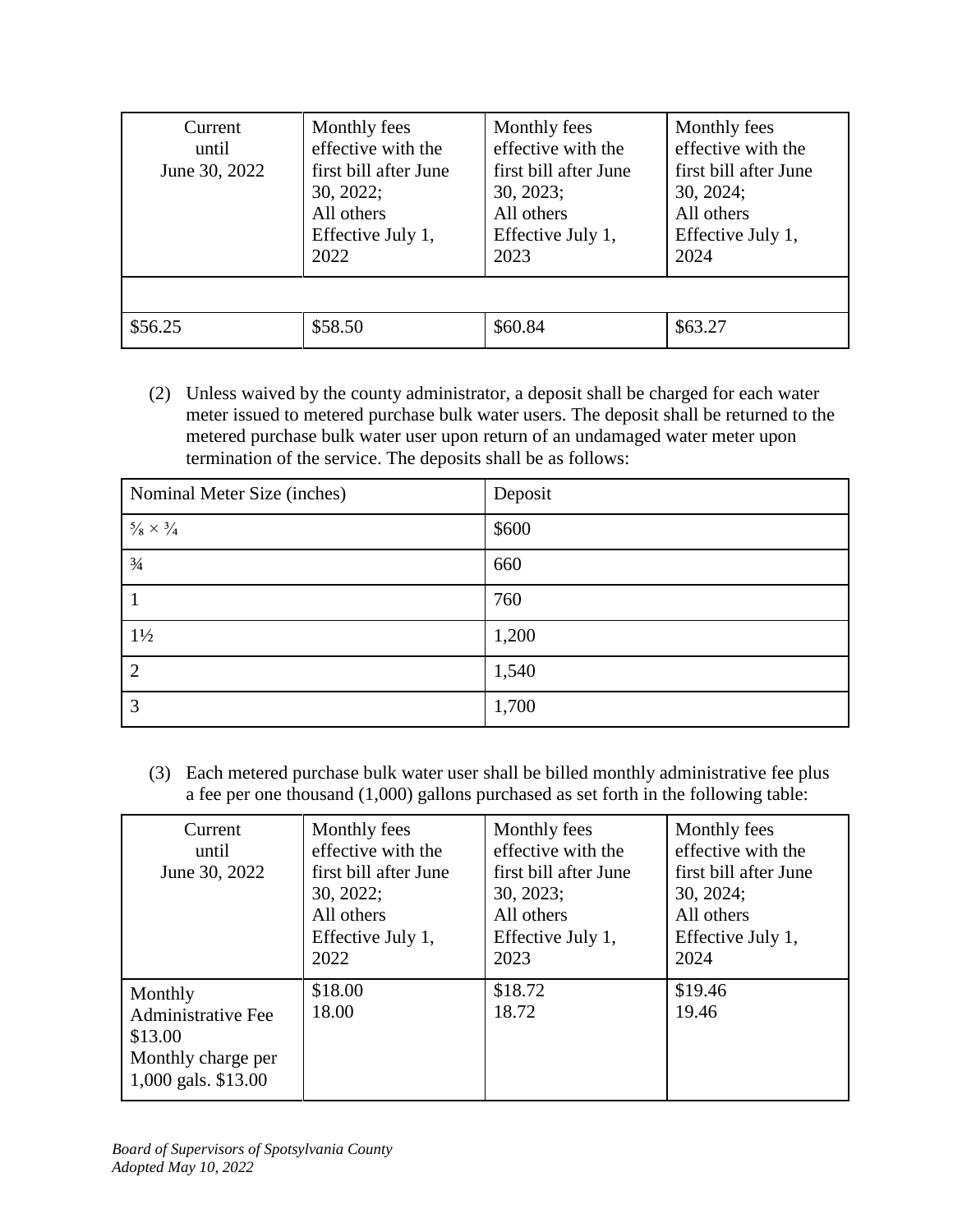(b) Except as provided for in subsection (c), below, the fees and charges for purchases of bulk water by permit shall be as set forth in the following table. The minimum purchase shall be one thousand (1,000) gallons.

| Current<br>until<br>June 30, 2022                                                   | Monthly fees<br>effective with the<br>first bill after June<br>30, 2022;<br>All others<br>Effective July 1,<br>2022 | Monthly fees<br>effective with the<br>first bill after June<br>30,2023;<br>All others<br>Effective July 1,<br>2023 | Monthly fees<br>effective with the<br>first bill after June<br>30, 2024;<br>All others<br>Effective July 1,<br>2024 |
|-------------------------------------------------------------------------------------|---------------------------------------------------------------------------------------------------------------------|--------------------------------------------------------------------------------------------------------------------|---------------------------------------------------------------------------------------------------------------------|
| Bulk water by permit<br>fixed fee \$39.40<br>Charge per $1,000$<br>gallons $$13.00$ | \$40.98<br>18.00                                                                                                    | \$42.62<br>18.72                                                                                                   | \$44.32<br>19.46                                                                                                    |

(c) For non-profit organizations, the fees and charges for purchases of bulk water by permit shall be plus fee per one thousand (1,000) gallons purchased as set forth in the following table. The minimum purchase shall be one thousand (1,000) gallons.

| Current<br>until<br>June 30, 2022                        | Monthly fees<br>effective with the<br>first bill after June<br>30, 2022;<br>All others<br>Effective July 1,<br>2022 | Monthly fees<br>effective with the<br>first bill after June<br>30, 2023;<br>All others<br>Effective July 1,<br>2023 | Monthly fees<br>effective with the<br>first bill after June<br>30, 2024;<br>All others<br>Effective July 1,<br>2024 |
|----------------------------------------------------------|---------------------------------------------------------------------------------------------------------------------|---------------------------------------------------------------------------------------------------------------------|---------------------------------------------------------------------------------------------------------------------|
| Fixed Fee: \$13.00<br>Charge per $1,000$ gals<br>\$13.00 | \$18.00<br>18.00                                                                                                    | \$18.72<br>18.72                                                                                                    | \$19.46<br>19.46                                                                                                    |

(Ord. No. 22-13, 10-13-98; Ord. No. 22-15, 8-14-01; Ord. No. 22-20, 8-10-04; Ord. No. 22-23, 12-13-05; Ord. No. 22-37, 5-10-22)

## **Sec. 22-160. Construction water service.**

Temporary water service may be provided for either building construction or for other construction project sites as follows:

(a) *Building construction.* For water required in construction or renovation of a building or structure to which county water service beyond the construction phase is to be provided, the owner of the property upon which the building construction is taking place may make application for construction water service by filing an application and paying an application fee per metered connection, as set forth in the following table, plus one hundred twenty-five (125) percent of the county's costs of the connection to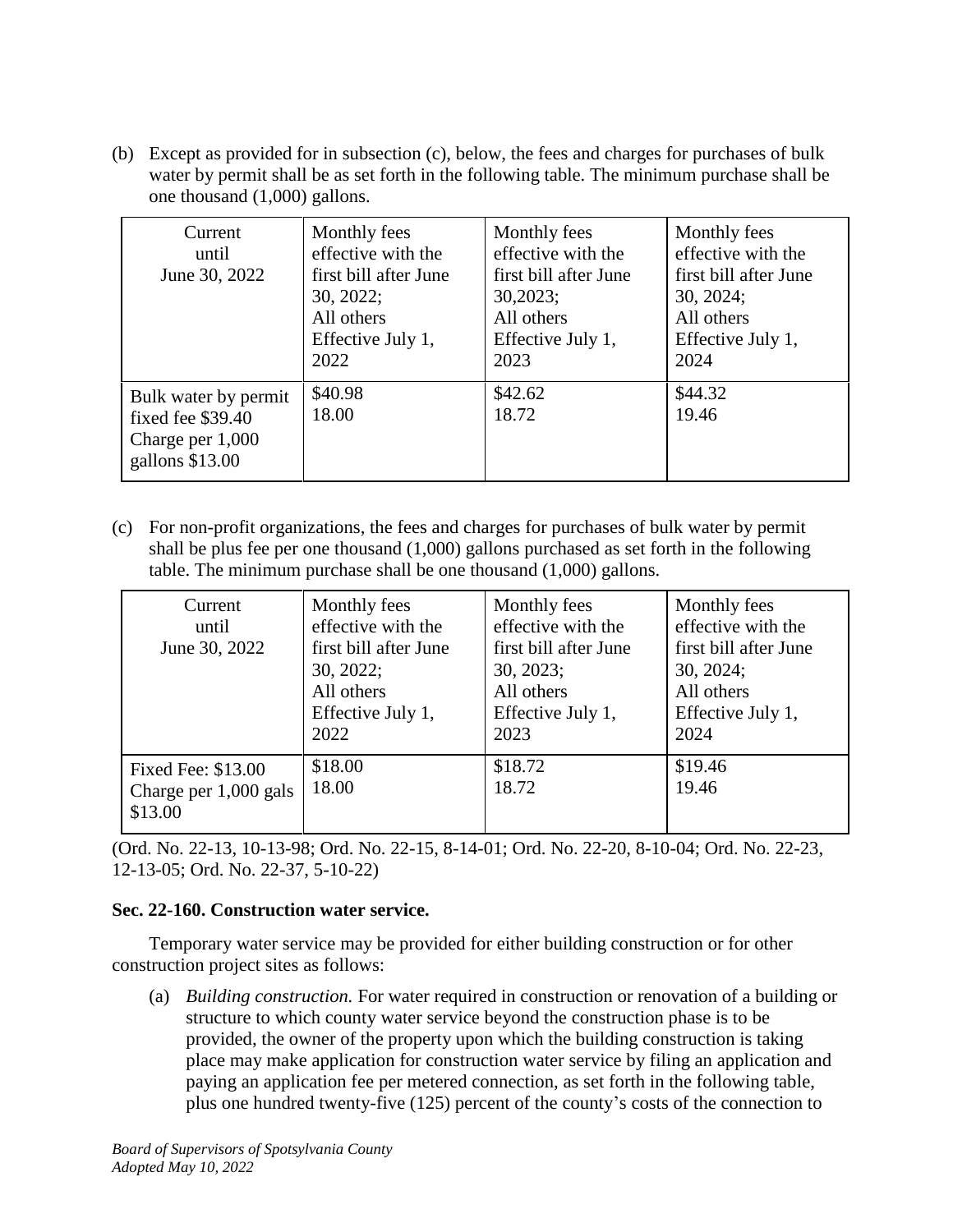the system. The manner and location of the connection shall be determined by the county. The period of service shall be limited to the time period for which the building permit is valid. No occupancy permit shall be issued for a building with construction water service. The manner and location of the connection shall be determined by the county.

| Current<br>until<br>June 30, 2022 | Monthly fees<br>effective with the<br>first bill after June<br>30, 2022;<br>All others<br>Effective July 1,<br>2022 | Monthly fees<br>effective with the<br>first bill after June<br>30, 2023;<br>All others<br>Effective July 1,<br>2023 | Monthly fees<br>effective with the<br>first bill after June<br>30, 2024;<br>All others<br>Effective July 1,<br>2024 |
|-----------------------------------|---------------------------------------------------------------------------------------------------------------------|---------------------------------------------------------------------------------------------------------------------|---------------------------------------------------------------------------------------------------------------------|
| \$230                             | \$250                                                                                                               | \$260                                                                                                               | \$270                                                                                                               |

## **Application Fee:**

(b) *Highway and utilities construction projects.* For water needed in construction of projects such as roads, bridges, parking lots, pipelines, etc, for which county water service beyond the construction phase is not to be provided, the contractor may make application for construction water service by filing an application and paying an application fee plus one hundred twenty-five (125) percent of the county's costs of the connections to the system in as set forth in the following table. The manner and location of the connections shall be determined by the county. The period of service shall be limited to the time period that construction, testing, cleanup or restoration is actually occurring. Such construction water service shall not be used for any long-term use.

# **Application Fee:**

| Current<br>until<br>June 30, 2022 | Monthly fees<br>effective with the<br>first bill after June<br>30, 2022;<br>All others<br>Effective July 1,<br>2022 | Monthly fees<br>effective with the<br>first bill after June<br>30, 2023;<br>All others<br>Effective July 1,<br>2023 | Monthly fees<br>effective with the<br>first bill after June<br>30, 2024;<br>All others<br>Effective July 1,<br>2024 |
|-----------------------------------|---------------------------------------------------------------------------------------------------------------------|---------------------------------------------------------------------------------------------------------------------|---------------------------------------------------------------------------------------------------------------------|
|                                   |                                                                                                                     |                                                                                                                     |                                                                                                                     |
| \$230                             | \$250                                                                                                               | \$260                                                                                                               | \$270                                                                                                               |

(Ord. No. 22-13, 10-13-98; Ord. No. 22-20, 8-10-04; Ord. No. 22-23, 12-13-05; Ord. No. 22-37, 5-10-22)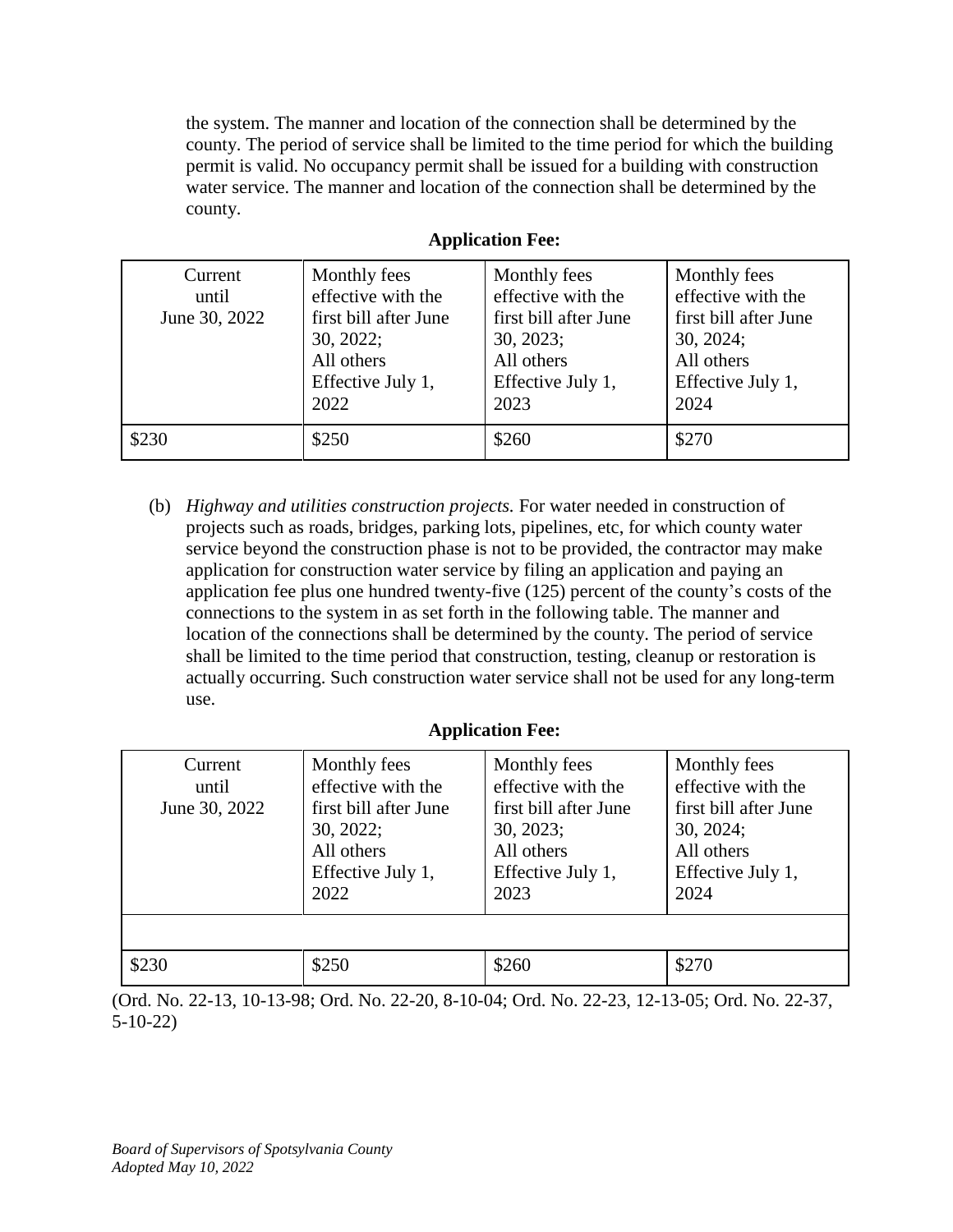#### **Sec. 22-161. Deposits for construction meters.**

Unless waived by the county administrator, a deposit shall be charged for each water meter issued for construction service. The deposit shall be returned to the construction service user upon return of an undamaged water meter upon termination of the service. The deposits shall be as follows:

| <b>Nominal Meter Size</b><br>(inches) | Deposit |
|---------------------------------------|---------|
| $5/8\times3/4$                        | \$600   |
| $\frac{3}{4}$                         | 660     |
|                                       | 720     |
| $1\frac{1}{2}$                        | 1,200   |
| $\overline{2}$                        | 1,540   |
| 3                                     | 1,700   |

(Ord. No. 22-13, 10-13-98; Ord. No. 22-20, 8-10-04; Ord. No. 22-37, 5-10-22)

## **Sec. 22-162. Rate for construction service.**

The monthly billing rate for construction service accounts shall be as set forth in the following table.

| Current<br>until<br>June 30, 2022                         | Effective July 1,<br>2022 | Effective July 1,<br>2023 | Effective July 1,<br>2024 |
|-----------------------------------------------------------|---------------------------|---------------------------|---------------------------|
| Monthly Fee \$11.25<br>Cost per 1,000<br>gallons $$11.25$ | \$15.00<br>15.00          | \$16.00<br>16.00          | \$17.00<br>17.00          |

(Ord. No. 22-13, 10-13-98; Ord. No. 22-15, 8-14-01; Ord. No. 22-20, 8-10-04; Ord. No. 22-23, 12-13-05; Ord. No. 22-37, 5-10-22)

§ 2. That Chapter 22, Water, Sewers and Sewage Disposal, Articles IV, Division 3, Connection and Availability Fees, Secs. 22-307 and 22-208; Division 4, Service Charges, Secs. 22-336, 22-337, 22-337.1, and 22-340 and Division 5, Discharge of Septic Tank Sewage into County Treatment Plant, Sec. 22-364 be and are hereby **amended and re-ordained** as follows: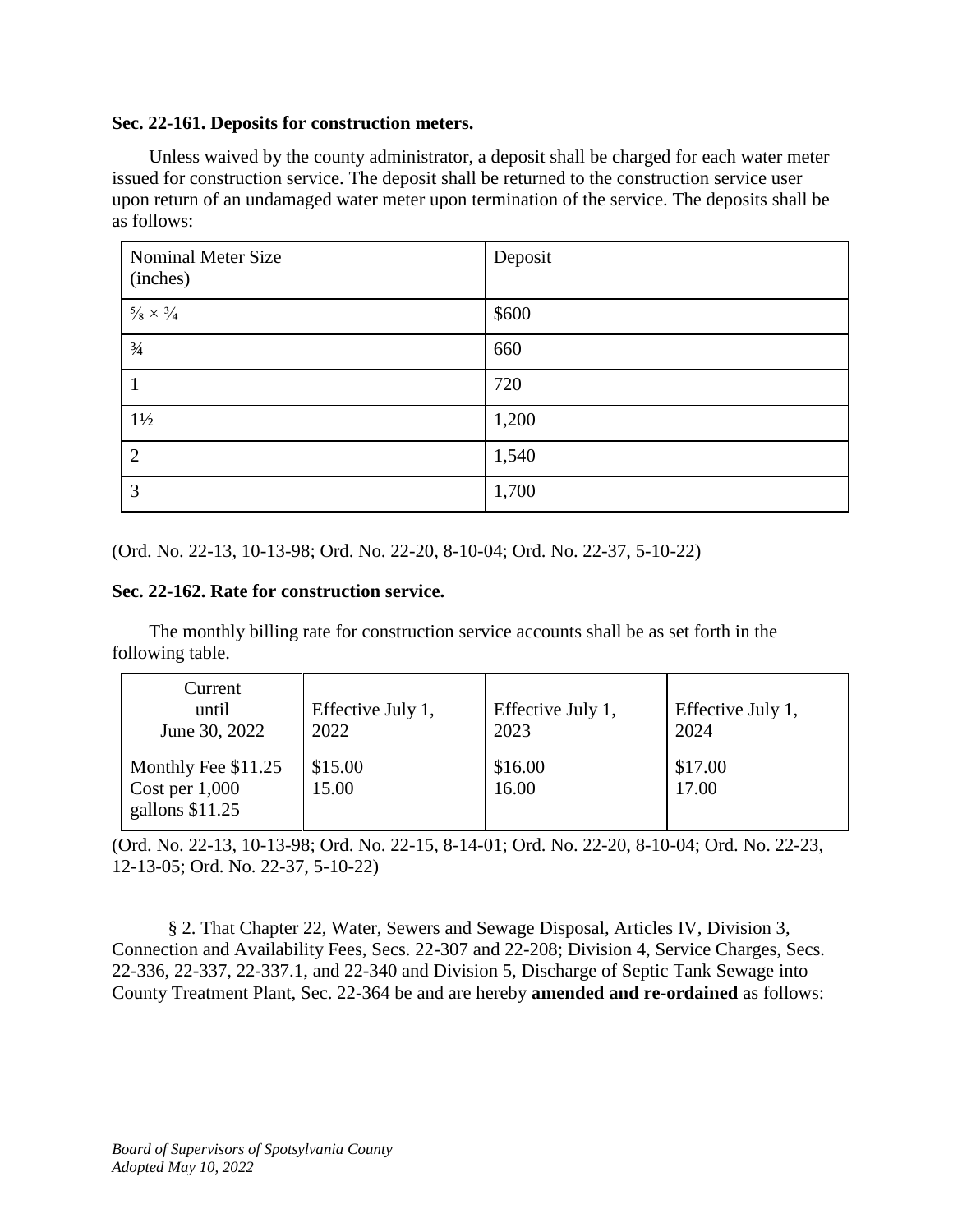# **ARTICLE IV. SEWER SERVICE**

# **DIVISION 3. CONNECTION AND AVAILABILITY FEES**

## **Sec. 22-307. Sewer availability fees.**

A sewer availability fee based on the water meter sizing for each water service for each new or altered sewer service shall be paid to the county as follows:

- (a) *Residential sewer service.*
	- (1) For single family detached dwelling units, residential attached dwellings and multi-family dwellings with four (4) or less residential units per building, and mobile homes the sewer service availability fee shall be based upon water meter sizing as follows:

| Nominal<br>Meter<br><b>Size</b><br>(inches)       | Current<br>until<br>June 30, 2022 | Effective July 1,<br>2022 | Effective July 1,<br>2023 | Effective July 1,<br>2024 |
|---------------------------------------------------|-----------------------------------|---------------------------|---------------------------|---------------------------|
| $\frac{5}{8}$ or $\frac{5}{8} \times \frac{3}{4}$ | \$4,920                           | \$5,290                   | \$5,396                   | \$5,504                   |
| $\frac{3}{4}$                                     | 5,730                             | 7,130                     | 7,273                     | 7,418                     |
|                                                   | 7,680                             | 14,401                    | 14,689                    | 14,983                    |
| $1\frac{1}{2}$                                    | 13,010                            | 29,276                    | 29,862                    | 30,459                    |
| 2                                                 | 14,960                            | 40,266                    | 41,071                    | 41,893                    |

- (2) For each new residential multi-family dwelling containing five (5) or more residential units per building or for each new mixed use residential dwelling containing a combination of commercial and five (5) or more residential units which is not an institutional assisted living facility, the sewer service availability fee shall be based upon on the higher of (1) the meter size and the table given in subsection (b) below, or (2) the sewer service availability fee equal to fifty (50) percent of the sewer service availability fee charged for a  $\frac{5}{8} \times \frac{3}{4}$  meter paid for each individual residential unit and commercial unit.
- (3) For institutional assisted living facilities, the sewer service availability fee shall be as set forth in the following table:

| Current              | June 30, 2022;       | June 30, 2023;         | June 30, 2024;          |
|----------------------|----------------------|------------------------|-------------------------|
| until                | Effective July 1,    | Effective July 1,      | Effective July 1,       |
| June 30, 2022        | 2022                 | 2023                   | 2024                    |
| The greater of \$910 | The greater of \$980 | The greater of \$1,000 | The greater of $$1,020$ |
| per bedroom or the   | per bedroom or the   | per bedroom or the     | per bedroom or the      |
| amount based on the  | amount based on the  | amount based on the    | amount based on the     |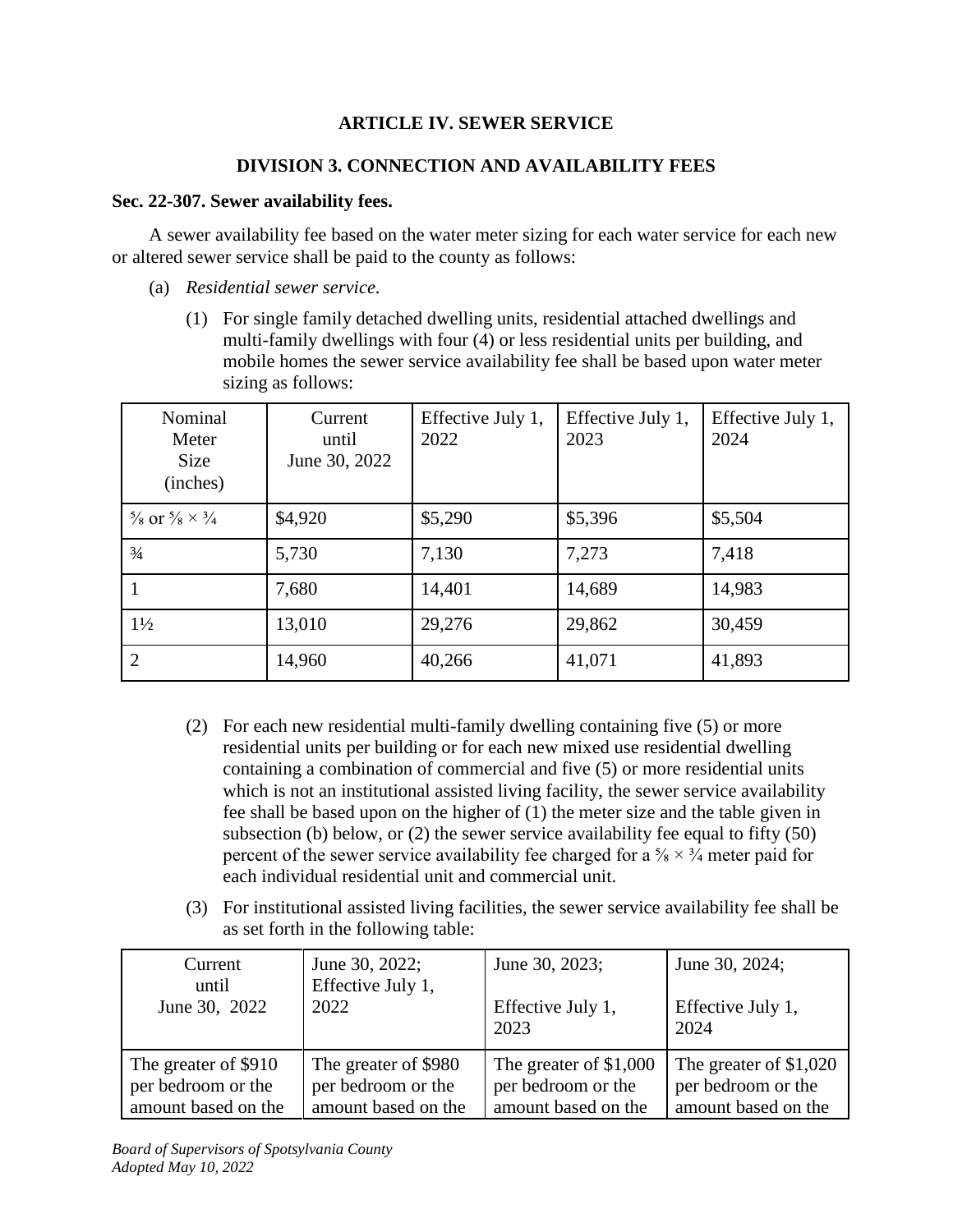| water meter size as | water meter size as | water meter size as | water meter size as |
|---------------------|---------------------|---------------------|---------------------|
| given in the table  | given in the table  | given in the table  | given in the table  |
| with $\S$ 22-307(b) | with $\S$ 22-307(b) | with $\S$ 22-307(b) | with $\S$ 22-307(b) |

(b) *Nonresidential domestic and process wastewater.* For nonresidential domestic and process wastewater use, a sewer service availability fee shall be charged for each water meter sizing for new nonresidential users based upon nominal water meter sizing on each service line which provides the service as follows:

| Nominal<br>Meter<br><b>Size</b><br>(inches)       | Current<br>until<br>June 30, 2022  | Effective July 1,<br>2022 | Effective July 1,<br>2023 | Effective July 1,<br>2024 |
|---------------------------------------------------|------------------------------------|---------------------------|---------------------------|---------------------------|
| $\frac{5}{8}$ or $\frac{5}{8} \times \frac{3}{4}$ | \$4,920                            | \$5,290                   | \$5,396                   | \$5,504                   |
| $\frac{3}{4}$                                     | 5,730                              | 7,130                     | 7,273                     | 7,418                     |
| $\mathbf{1}$                                      | 7,680                              | 14,401                    | 14,689                    | 14,983                    |
| $1\frac{1}{2}$                                    | 13,010                             | 29,276                    | 29,862                    | 30,459                    |
| $\overline{2}$                                    | 14,960                             | 40,266                    | 41,071                    | 41,893                    |
| 3                                                 | 22,990                             | 76,353                    | 77,880                    | 79,437                    |
| $\overline{4}$                                    | 30,190                             | 120,634                   | 123,047                   | 125,508                   |
| 6                                                 | 51,830                             | 232,974                   | 237,633                   | 242,386                   |
| 8                                                 | 73,530                             | 330,514                   | 337,125                   | 343,867                   |
| Greater than 8<br>inches                          | Determined by county administrator |                           |                           |                           |

- (c) *Altered services.* For altered sewer services availability fees shall be charged as follows:
	- (1) For altered services requiring an increase in either the number of water meters or the size of water meters, an availability fee equal to the difference in cost between the availability fee based upon the meters required for the altered use and the availability fee that would be charged for the greater of existing water meter(s) or the water meter or meters that have previously existed.
	- (2) For altered services requiring a decrease in either the number or size of water meters, there shall be no additional availability fee charged nor shall there be any refund or payment from the county to the user.
- (d) *Consumptive uses.* For any nonresidential user whose quantity of wastewater is substantially less that the amount of water delivered from the county's water supply as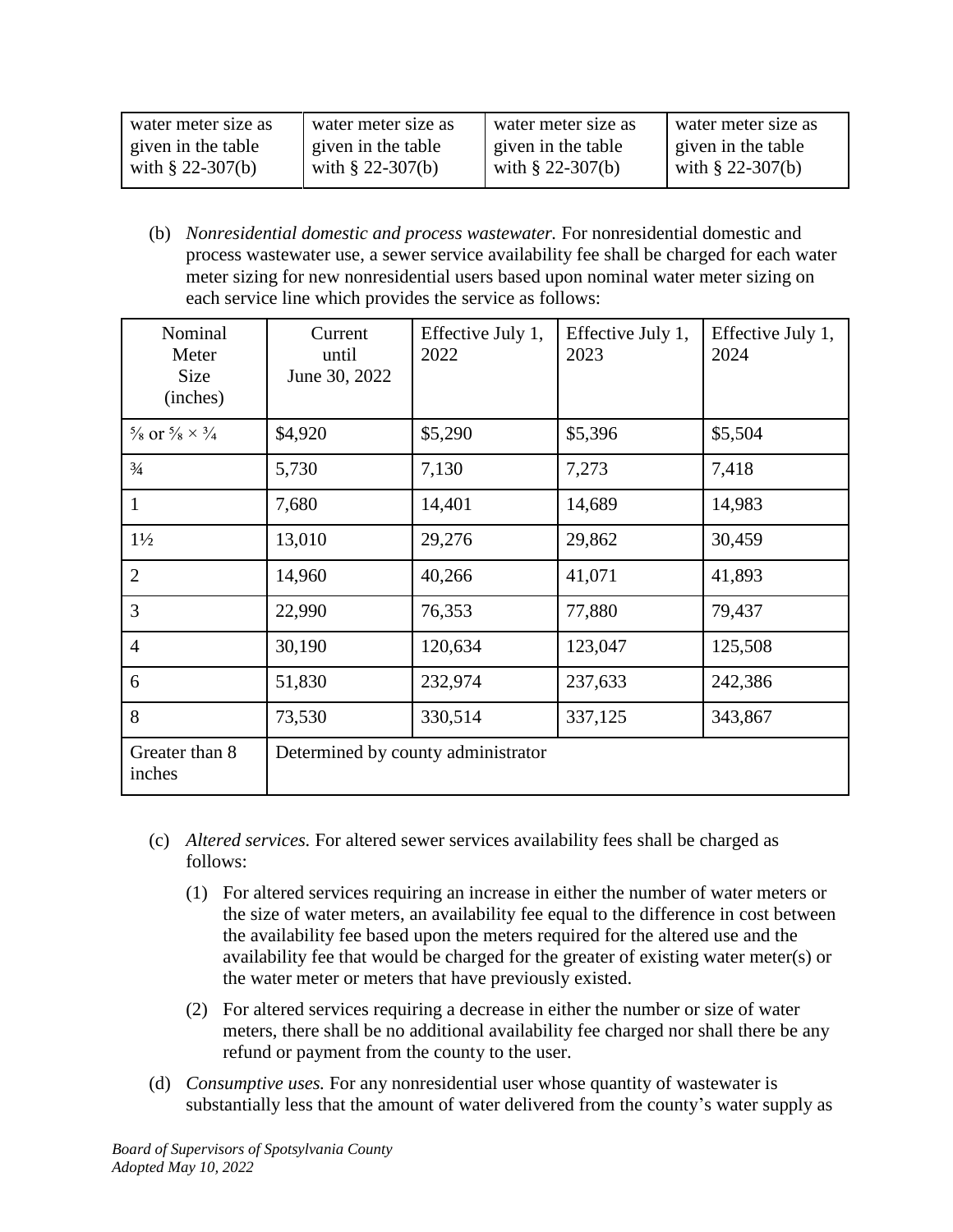result of consumptive use, the sewer service availability fee shall be adjusted to reflect that portion of the water supplied that is not returned to the county's sewerage works.

- (1) For purposes of this section, consumptive use shall be the water use that is not returned to the public sewer as a result of the water being all or part of the user's product, evaporative losses, other consumptive process use, or discharge or disposal of the non-returned water by means other than discharge into the county's sewerage works. Explicitly excluded from consumptive use is water used for irrigation as defined in subsection 22-66(b).
- (2) The sewer service availability fee for a user with substantial consumptive use shall be based upon the meter sizing of the service providing the consumptive use multiplied by the proportion of the water consumption that is to be returned to the county's sewerage works as it relates to the total water supplied by the water service.

(Ord. No. 22-5, 2-8-94; Ord. No. 22-13, 10-13-98; Ord. No. 22-14, 12-8-98; Ord. No. 22-15, 8- 14-01; Ord. No. 22-20, 8-10-04; Ord. No. 22-23, 12-13-05; Ord. No. 22-29, 1-26-10; Ord. No. 22-37, 5-10-22)

# **Sec. 22-308. Sewer connection fees.**

For new or altered service requiring the installation of a new sewer lateral the county shall charge a sewer connection fee to recover the costs of making the connection to an existing sewer, extending a sewer service line to the easement line or property line of the premises to be served, and installing a clean-out at the easement line or property line of the premises to be served.

(a) For sewer services with inverts not more than ten (10) feet deep at all points along their length, not requiring new manholes, road crossings, directional drilling, and with laterals less than forty-five (45) feet in length between the sewer and easement line or property line of the premises to be served, and less than the connection fees shall be based on the lateral size as set forth in the following table:

| Nominal<br>Lateral<br><b>Size</b><br>(inches) | Current<br>Until<br>June 30, 2022 | Effective July 1,<br>2022 | Effective July 1,<br>2023 | Effective July 1,<br>2024 |
|-----------------------------------------------|-----------------------------------|---------------------------|---------------------------|---------------------------|
| 4                                             | \$2,220                           | \$2,545                   | \$2,870                   | \$3,195                   |
| 6                                             | 2,545                             | 2,650                     | 2,975                     | 3,300                     |
| Greater than 6<br>inches                      | 125 percent of actual costs       |                           |                           |                           |

(b) For new, or altered sewer services that either are deeper than ten (10) feet, require new manholes or road crossings, directional drilling, or have laterals greater than forty-five (45) feet in length between the main and the cleanout, sewer service connection fees shall be one hundred twenty-five (125) percent of the actual costs of the installation.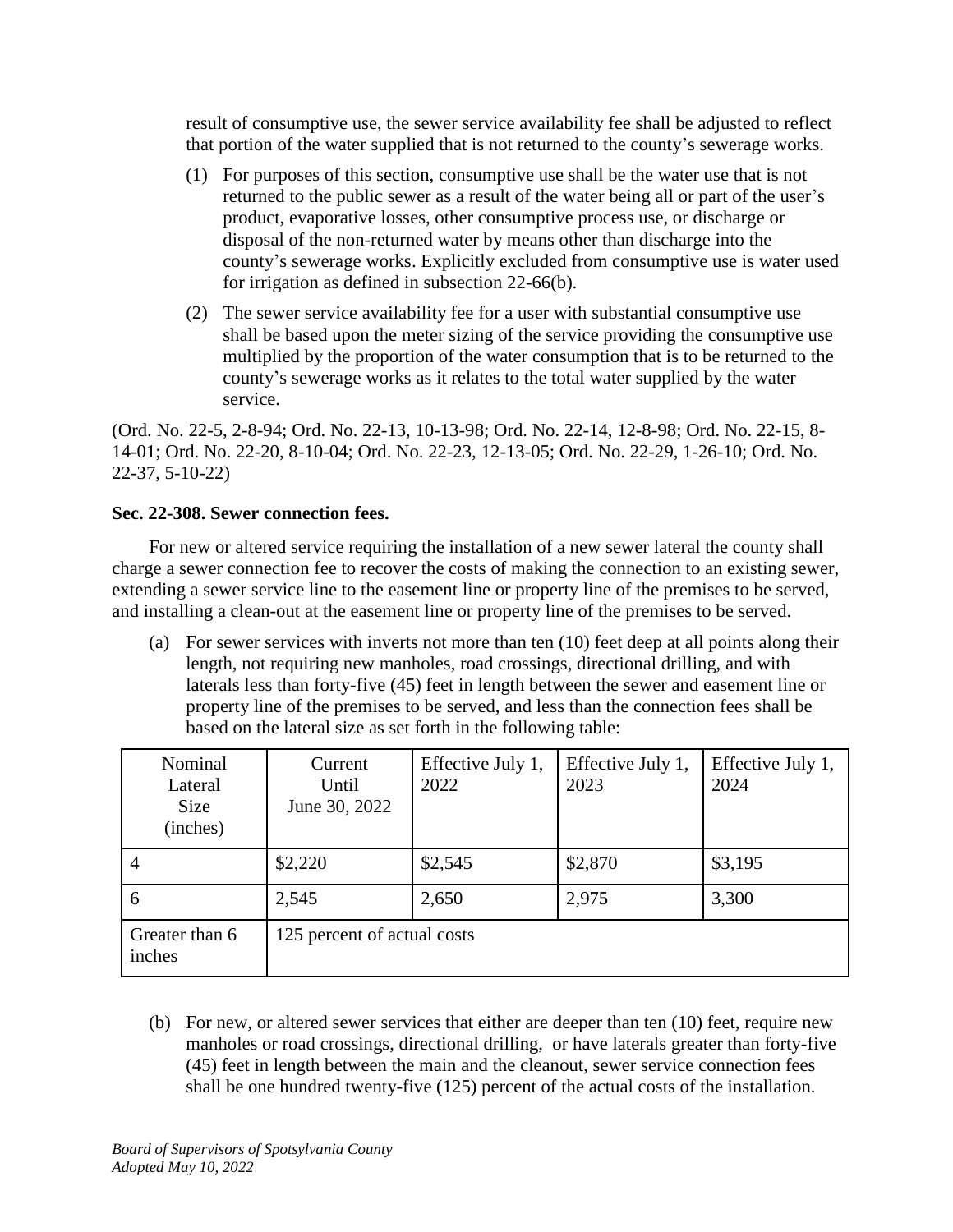- (c) For those new or altered services where the sewer service is installed completely by the user, the developer, or other person, and not by the county, and the installation is approved by the county, there shall be no sewer connection fee charged.
- (d) For new sewer services, discounted connection fees shall be available for eligible residential dwellings that existed or have received a certificate of occupancy on or before July 1, 2004, as set forth below:
	- (1) To be eligible for this discount both of the following two (2) conditions must be met:
		- (i) The residential dwelling is not located within any subdivision in which sewer facilities for that subdivision were initially installed by the developer of that subdivision.
		- (ii) The residential dwelling is situated on property that abuts or that has a sewer service easement access to any public sewer line owned by Spotsylvania County.
	- (2) The customer securing a new sewer connection for an eligible residential dwelling may choose from among the following available discounts:
		- (i) Twenty (20) percent discount on the connection fee, where payment is made in installments over a period not to exceed forty-eight (48) months, or
	- (ii) Thirty (30) percent discount on the connection fee, paid in a lump sum payment at the time of application.
- (e) The discount shall not exceed an amount equal to the applicable percentages given in subsection 22-308(d)(2) applied to the connection fees for the appropriate lateral size given in the table under subsection 22-308(a).

(Ord. No. 22-5, 2-8-94; Ord. No. 22-13, 10-13-98; Ord. No. 22-20, 8-10-04; Ord. No. 22-21, 11- 9-04; Ord. No. 22-23, 12-13-05; Ord. No. 22-24, 2-14-06; Ord. No. 22-37, 5-10-22)

# **DIVISION 4. SERVICE CHARGES**

# **Sec. 22-336. Account transaction fee.**

Consumers shall pay a non-refundable account transaction fee when establishing or reestablishing a water, irrigation or water and sewer account as set forth in the following table:

| Current<br>until<br>June 30, 2022 | Effective July 1,<br>2022 | Effective July 1,<br>2023 | Effective July 1,<br>2024 |
|-----------------------------------|---------------------------|---------------------------|---------------------------|
| 16.90                             | 24.55                     | 25.53                     | 26.55                     |

(Code 1980, § 17-82; Ords. of 6-14-83(2); 5-8-84(1); Ord. No. 22-5, 2-8-94; Ord. No. 22-9, 6- 25-96; Ord. No. 22-13, 10-13-98; Ord. No. 22-20, 8-10-04; Ord. No. 22-23, 12-13-05; Ord. No. 22-36, § 1, 2-14-17; Ord. No. 22-37, 5-10-22)

State law reference(s)—Va. Code, §§ 15.2-2119, 15.2-2121 and 15.2-2122.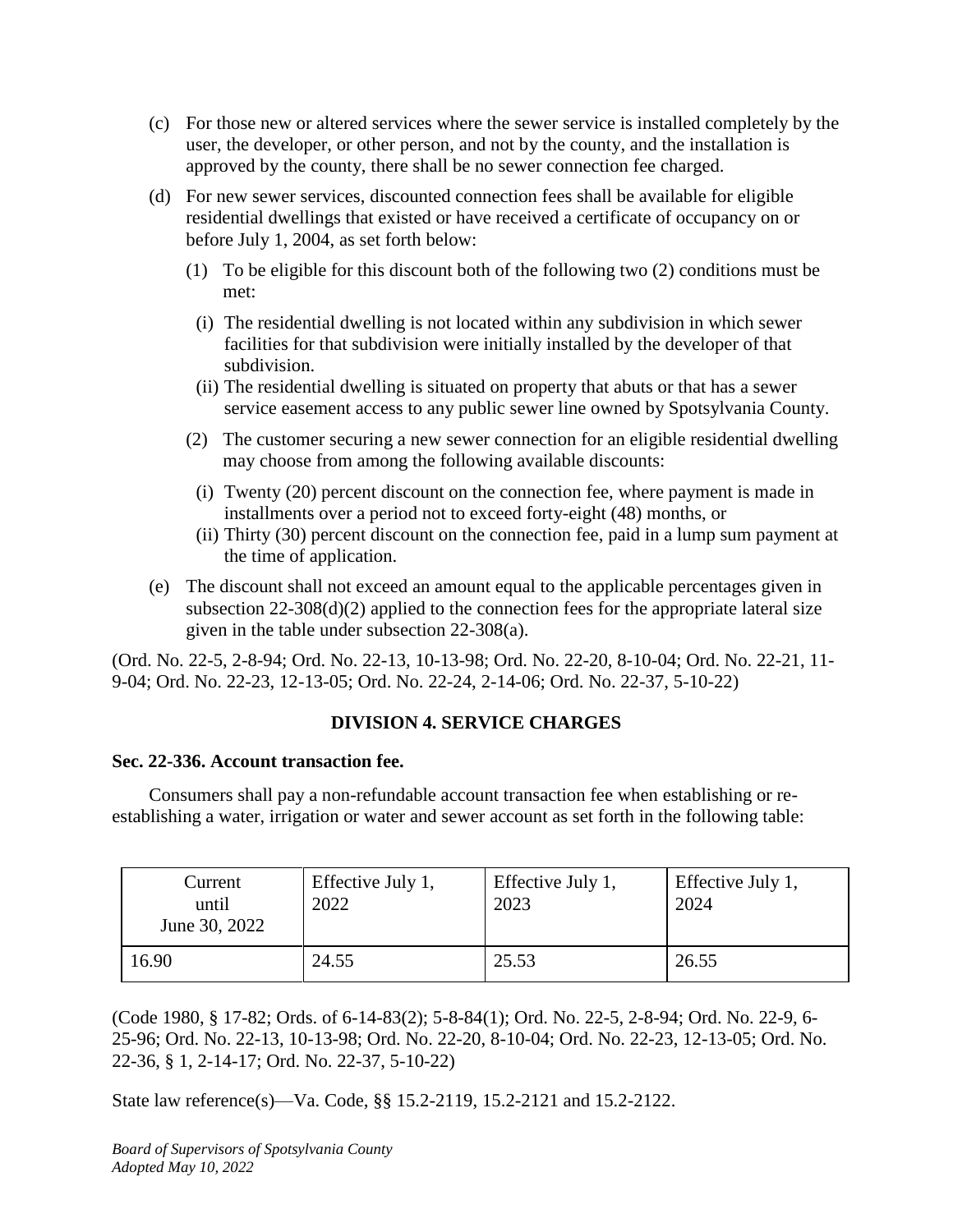## **Sec. 22-337. Sewer rates.**

For connections not served by county water, the minimum monthly charge shall be as set forth in the following table. If the sewer discharge includes water from a source other than or in addition to a metered county source, the county administrator may set a minimum monthly charge based on the calculated flows of equivalent residential connections or by using such other information determined by him to accurately demonstrate the monthly sewage flow into the system.

| Current until first bill<br>after June 30, 2022 | Monthly rates<br>effective with the<br>first bill after June<br>30, 2022 | Monthly rates<br>effective with the<br>first bill after June<br>30, 2023 | Monthly rates<br>effective with the<br>first bill after June<br>30, 2024 |
|-------------------------------------------------|--------------------------------------------------------------------------|--------------------------------------------------------------------------|--------------------------------------------------------------------------|
| \$25.55                                         | \$26.57                                                                  | \$27.63                                                                  | \$28.74                                                                  |

For connections served by county water or other metered public water system, the sewer service charges shall be as set forth in chart 22-337, below:

# **Chart 22-337**

The following rates per one thousand (1,000) gallons shall be based on monthly-metered water consumption even if billing periods are quarterly or bimonthly:

| For Sewer<br>Connections<br>served by<br>County water                 | Use in<br>Gallons                                                       | Current until<br>first bill after<br>June 30, 2022 | Monthly rates<br>per 1,000<br>gallons<br>effective with<br>the first bill<br>after June 30,<br>2022 | Monthly rates<br>per 1,000<br>gallons<br>effective with<br>the first bill<br>after June 30,<br>2023 | Monthly rates<br>per 1,000<br>gallons<br>effective with<br>the first bill<br>after June 30,<br>2024 |
|-----------------------------------------------------------------------|-------------------------------------------------------------------------|----------------------------------------------------|-----------------------------------------------------------------------------------------------------|-----------------------------------------------------------------------------------------------------|-----------------------------------------------------------------------------------------------------|
| All Residential $\frac{5}{8}$ -meter = 1 residential meter equivalent |                                                                         |                                                    |                                                                                                     |                                                                                                     |                                                                                                     |
|                                                                       | $1 - 2,000$                                                             | \$2.35                                             | \$2.35                                                                                              | \$2.37                                                                                              | \$2.40                                                                                              |
|                                                                       | $2,001 - 7,500$                                                         | 5.72                                               | 5.95                                                                                                | 6.18                                                                                                | 6.42                                                                                                |
|                                                                       | $7,501-$                                                                | 6.14                                               | 6.39                                                                                                | 6.64                                                                                                | 6.91                                                                                                |
|                                                                       | Commercial $\frac{5}{8}$ -inch meter = 1 residential meter equivalent   |                                                    |                                                                                                     |                                                                                                     |                                                                                                     |
|                                                                       | $1 - 2,000$                                                             | \$2.35                                             | \$2.35                                                                                              | \$2.37                                                                                              | \$2.40                                                                                              |
|                                                                       | $2,001 - 7,500$                                                         | 5.72                                               | 5.95                                                                                                | 6.18                                                                                                | 6.42                                                                                                |
|                                                                       | $7,501-$                                                                | 6.14                                               | 6.39                                                                                                | 6.64                                                                                                | 6.91                                                                                                |
|                                                                       | Commercial $\frac{3}{4}$ -inch meter = 1.5 residential meter equivalent |                                                    |                                                                                                     |                                                                                                     |                                                                                                     |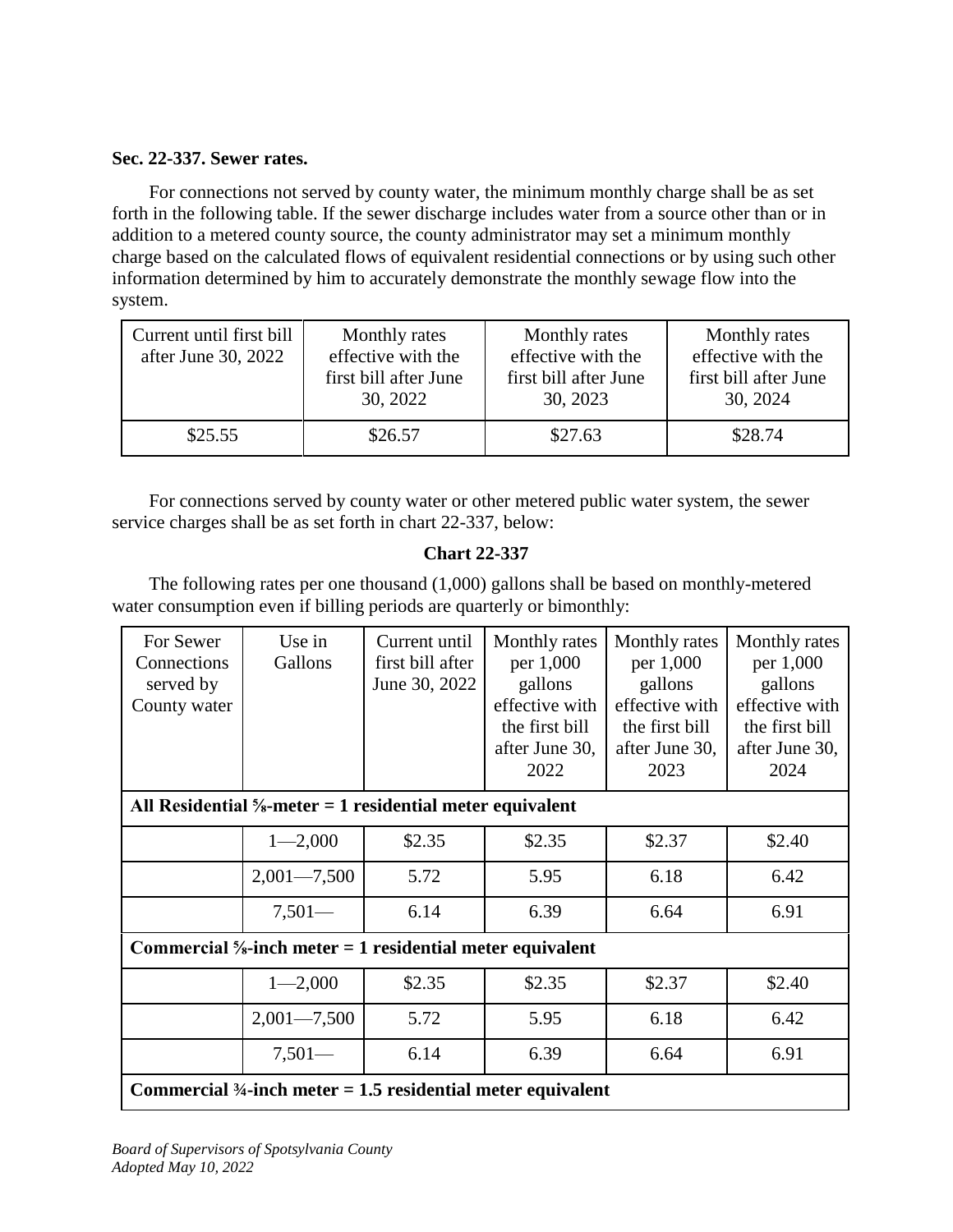|                                                               | $1 - 2,000$                                                                          | \$2.35 | \$2.35 | \$2.37 | \$2.40 |
|---------------------------------------------------------------|--------------------------------------------------------------------------------------|--------|--------|--------|--------|
|                                                               | $2,001 - 8,500$                                                                      | 5.72   | 5.95   | 6.18   | 6.42   |
|                                                               | $8,501-$                                                                             | 6.14   | 6.39   | 6.64   | 6.91   |
|                                                               | Commercial 1-inch meter $= 2.5$ residential meter equivalent                         |        |        |        |        |
|                                                               | $1 - 2,000$                                                                          | \$2.35 | \$2.35 | \$2.37 | \$2.40 |
|                                                               | $2,001-$<br>13,000                                                                   | 5.72   | 5.95   | 6.18   | 6.42   |
|                                                               | $13,001-$                                                                            | 6.14   | 6.39   | 6.64   | 6.91   |
|                                                               | Commercial $1\frac{1}{2}$ -inch meter = 5.0 residential meter equivalent             |        |        |        |        |
|                                                               | $1 - 2,000$                                                                          | \$2.35 | \$2.35 | \$2.37 | \$2.40 |
|                                                               | $2,001-$<br>15,000                                                                   | 5.72   | 5.95   | 6.18   | 6.42   |
|                                                               | $15,001-$                                                                            | 6.14   | 6.39   | 6.64   | 6.91   |
| Commercial 2-inch meter $= 8.1$ residential meter equivalent  |                                                                                      |        |        |        |        |
|                                                               | $1 - 2,000$                                                                          | \$2.35 | \$2.35 | \$2.37 | \$2.40 |
|                                                               | $2,001-$<br>20,000                                                                   | 5.72   | 5.95   | 6.18   | 6.42   |
|                                                               | $20,001-$                                                                            | 6.14   | 6.39   | 6.64   | 6.91   |
|                                                               | Commercial 3-inch meter $= 15.9$ residential meter equivalent                        |        |        |        |        |
|                                                               | $1 - 2,000$                                                                          | \$2.35 | \$2.35 | \$2.37 | \$2.40 |
|                                                               | $2,001-$<br>27,000                                                                   | 5.72   | 5.95   | 6.18   | 6.42   |
|                                                               | $27,001-$                                                                            | 6.14   | 6.39   | 6.64   | 6.91   |
| Commercial 4-inch meter $= 25.0$ residential meter equivalent |                                                                                      |        |        |        |        |
|                                                               | $1 - 2,000$                                                                          | \$2.35 | \$2.35 | \$2.37 | \$2.40 |
|                                                               | $2,001-$<br>33,500                                                                   | 5.72   | 5.95   | 6.18   | 6.42   |
|                                                               | $33,501-$                                                                            | 6.14   | 6.39   | 6.64   | 6.91   |
|                                                               | <b>Commercial 6- and 8-inch</b><br>$6$ -inch meter = 50 residential meter equivalent |        |        |        |        |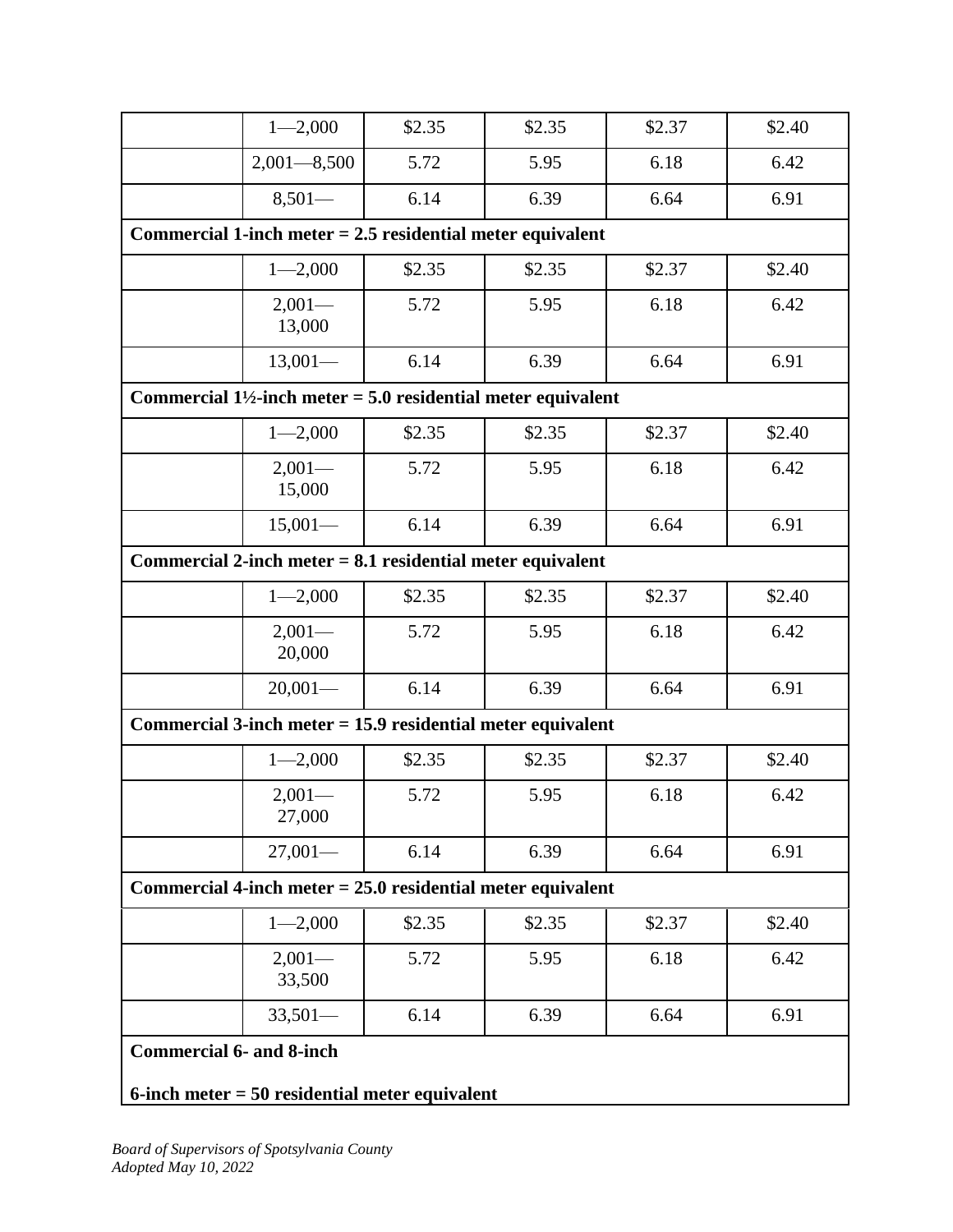| $8$ -inch meter = $80$ residential meter equivalent |        |        |        |        |  |
|-----------------------------------------------------|--------|--------|--------|--------|--|
| $1 - 2,000$                                         | \$2.35 | \$2.35 | \$2.37 | \$2.40 |  |
| $2,001 -$<br>57,000                                 | 5.72   | 5.95   | 6.18   | 6.42   |  |
| $57,001-$                                           | 6.14   | 6.39   | 6.64   | 6.91   |  |

(Code 1980, § 17-92; Ords. of 6-2-81; 6-24-86(4); Ord. No. 22-2, 10-9-90; Ord. No. 22-5, 2-8- 94; Ord. No. 22-6, 1-10-95; Ord. No. 22-9, 6-25-96; Ord. No. 22-10, 6-10-97; Ord. No. 22-15, 8- 14-01; Ord. No. 22-20, 8-10-04; Ord. No. 22-23, 12-13-05; Ord. No. 22-29, 1-26-10; Ord. No. 22-33, 2-12-13; Ord. No. 22-36, § 1, 2-14-17; Ord. No. 22-37, 5-10-22)

State law reference(s)—Va. Code §§ 15.2-2119, 15.2-2121 and 15.2-2122.

# **Sec. 22-337.1. Debt service charge.**

Each sewer service user shall be assessed a debt service charge per month per residential meter equivalent unit based on the meter size as indicated in Chart 22-337 in section 22-337. The fee per residential meter equivalent unit is set forth in the following table. This charge shall be shown on the sewer service bill.

| Current until first bill<br>after June 30, 2022 | Monthly fees per<br>residential meter<br>equivalent unit<br>effective with the<br>first bill after June<br>30, 2022 | Monthly fees per<br>residential meter<br>equivalent unit<br>effective with the<br>first bill after June<br>30, 2023 | Monthly fees<br>effective with the<br>first bill after June<br>30, 2024 |
|-------------------------------------------------|---------------------------------------------------------------------------------------------------------------------|---------------------------------------------------------------------------------------------------------------------|-------------------------------------------------------------------------|
| \$6.59                                          | \$8.26                                                                                                              | \$10.18                                                                                                             | \$13.50                                                                 |

(Ord. No. 22-2, 10-9-90; Ord. No. 22-5, 2-8-94; Ord. No. 22-6, 1-10-95; Ord. No. 22-9, 6-25-96; Ord. No. 22-10, 6-10-97; Ord. No. 22-20, 8-10-04; Ord. No. 22-23, 12-13-05; Ord. No. 22-29, 1- 26-10; Ord. No. 22-33, 2-12-13; Ord. No. 22-36, § 1, 2-14-17; Ord. No. 22-37, 5-10-22)

# **Sec. 22-340. Sewer service billing.**

Sewer bills shall be rendered monthly. Each bill for sewer only, water only, irrigation, or water and sewer service will include an administrative fee as set forth in the following table. Bills for multiple connections shall include the administrative fee for each connection as set forth in the following table:

| Current until first bill | Monthly fees          | Monthly fees          | Monthly fees          |
|--------------------------|-----------------------|-----------------------|-----------------------|
| after June 30, 2022      | effective with the    | effective with the    | effective with the    |
|                          | first bill after June | first bill after June | first bill after June |
|                          | 30, 2022              | 30, 2023              | 30, 2024              |